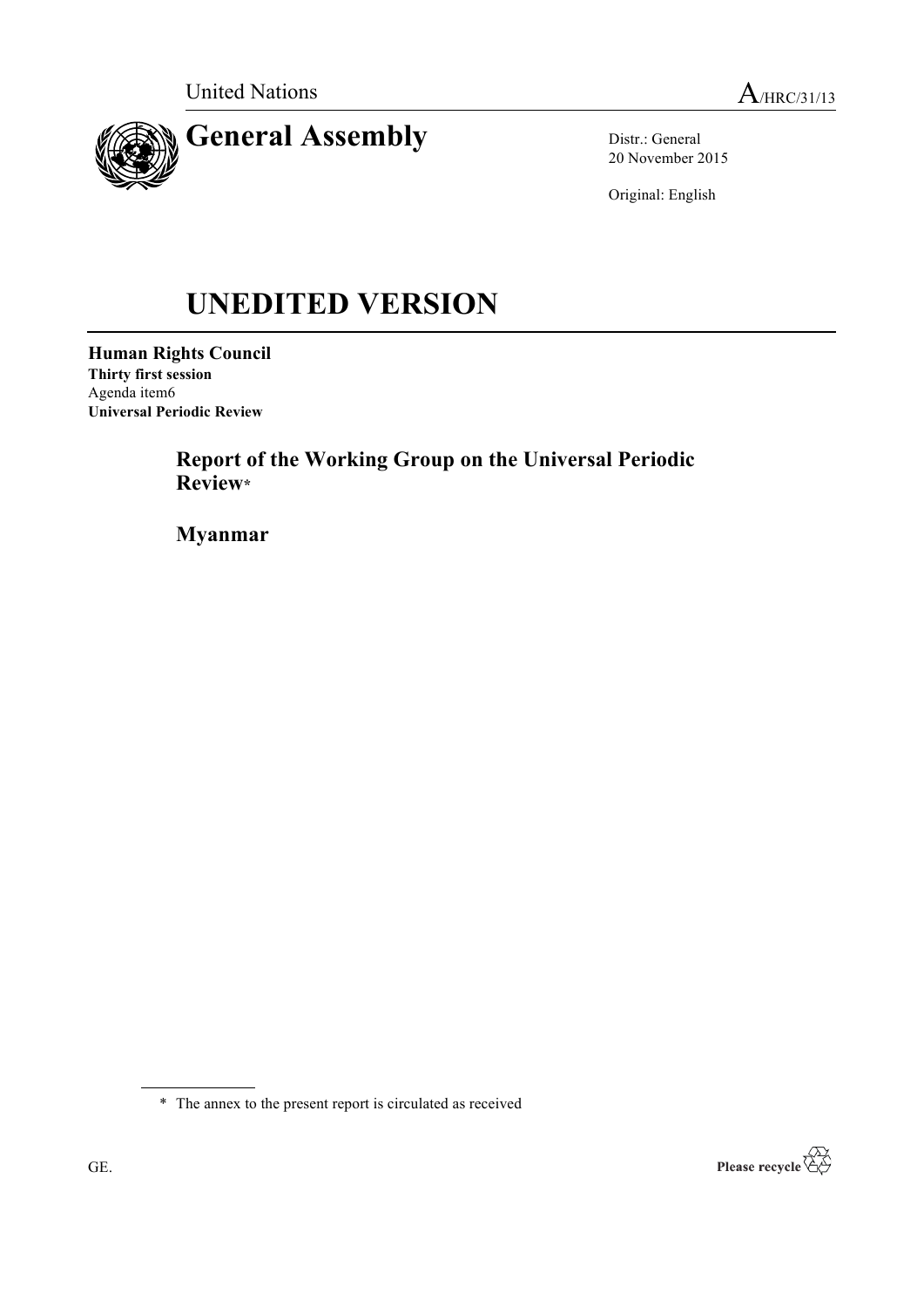### **A/HRC/31/13**

# Contents

|       |    | Paragraphs  | Page           |
|-------|----|-------------|----------------|
|       |    | $1 - 4$     | 3              |
|       |    | $5 - 142$   | 3              |
|       | A. | $5 - 11$    | 3              |
|       | B. | $12 - 142$  | $\overline{4}$ |
| П.    |    | $143 - 146$ | 12             |
| Annex |    |             |                |
|       |    |             | 29             |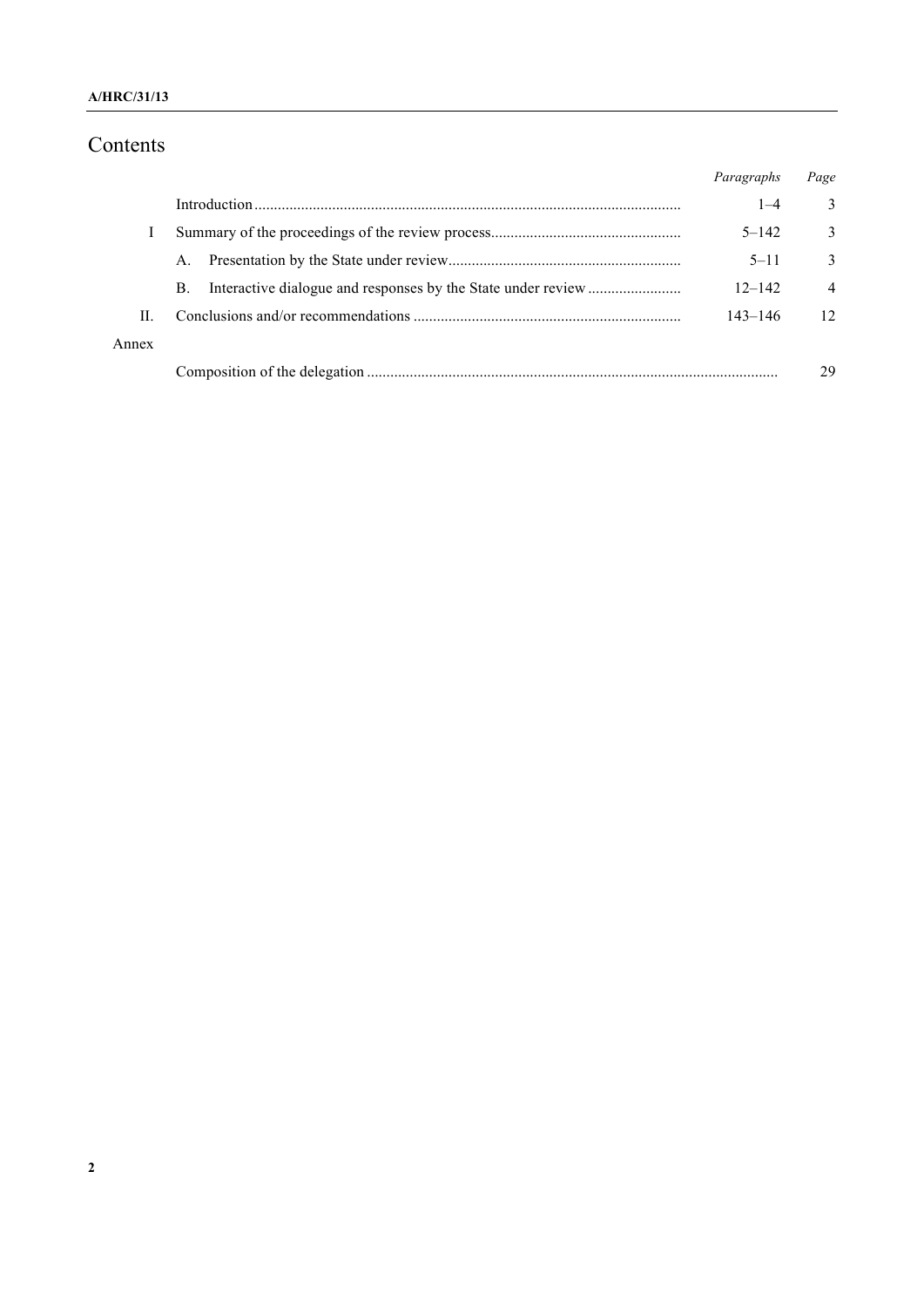# **Introduction**

1. The Working Group on the Universal Periodic Review (UPR), established in accordance with Human Rights Council resolution 5/1 of 18 June 2007, held its twentythird session from 2 to 13 November 2015. The review of Myanmar was held at the  $9<sup>th</sup>$ meeting on 6 November 2015. The delegation of Myanmar was headed by the Attorney General of the Union, Dr. Tun Shin. At its 14<sup>th</sup> meeting held on 10 November 2015, the Working Group adopted the report on Myanmar.

2. On 13 January 2015, the Human Rights Council selected the following group of rapporteurs (troika) to facilitate the review of Myanmar: Ghana, Maldives, the United States of America.

3. In accordance with paragraph 15 of the annex to resolution 5/1 and paragraph 5 of the annex to resolution 16/21, the following documents were issued for the review of Myanmar:

(a) A national report submitted/written presentation made in accordance with paragraph 15 (a) (A/HRC/WG.6/23/MMR/1);

A compilation prepared by the Office of the United Nations High Commissioner for Human Rights (OHCHR) in accordance with paragraph 15 (b) (A/HRC/WG.6/23/MMR/2);

(c) A summary prepared by OHCHR in accordance with paragraph 15 (c) (A/HRC/WG.6/23/MMR/3).

4. A list of questions prepared in advance by Belgium, the Czech Republic, Germany, Liechtenstein, Mexico, the Netherlands, Norway, Slovenia, Spain, Sweden, Switzerland, the United Kingdom of Great Britain and Northern Ireland, and the United States of America was transmitted to Myanmar through the troika. These questions are available on the extranet of the UPR.

## **I. Summary of the proceedings of the review process**

#### **A. Presentation by the State under review**

5. The Attorney-General of the Union stated that the constitutional government of the Republic of the Union of Myanmar, after taking state responsibility on 31st March 2011, had made positive developments on political, administrative, social and judicial reforms.

6. The Legislature, Executive and Judiciary were divided with the principle of separation of powers. This was shared among the Union, Regions and States and Self-Administered Areas, observing the principles of democracy with check and balance. Human Rights were given guarantees in Chapter VIII of the Constitution.

7. An Administrative Reform Coordination Committee had been formed. Myanmar had been implementing the Country Programme Action Plan with UNDP to realize effective local governance for sustainable inclusive community development, democratic governance, and development effectiveness. A National Human Rights Commission (NHRC) had been formed under the NHRC Law enacted by the Parliament.

8. The Government had promulgated laws relating to economic reforms, including the Foreign Investment Law, Citizen Investment Law, Security Exchange Law, and Special Economic Zone Law. Labour laws had been also updated.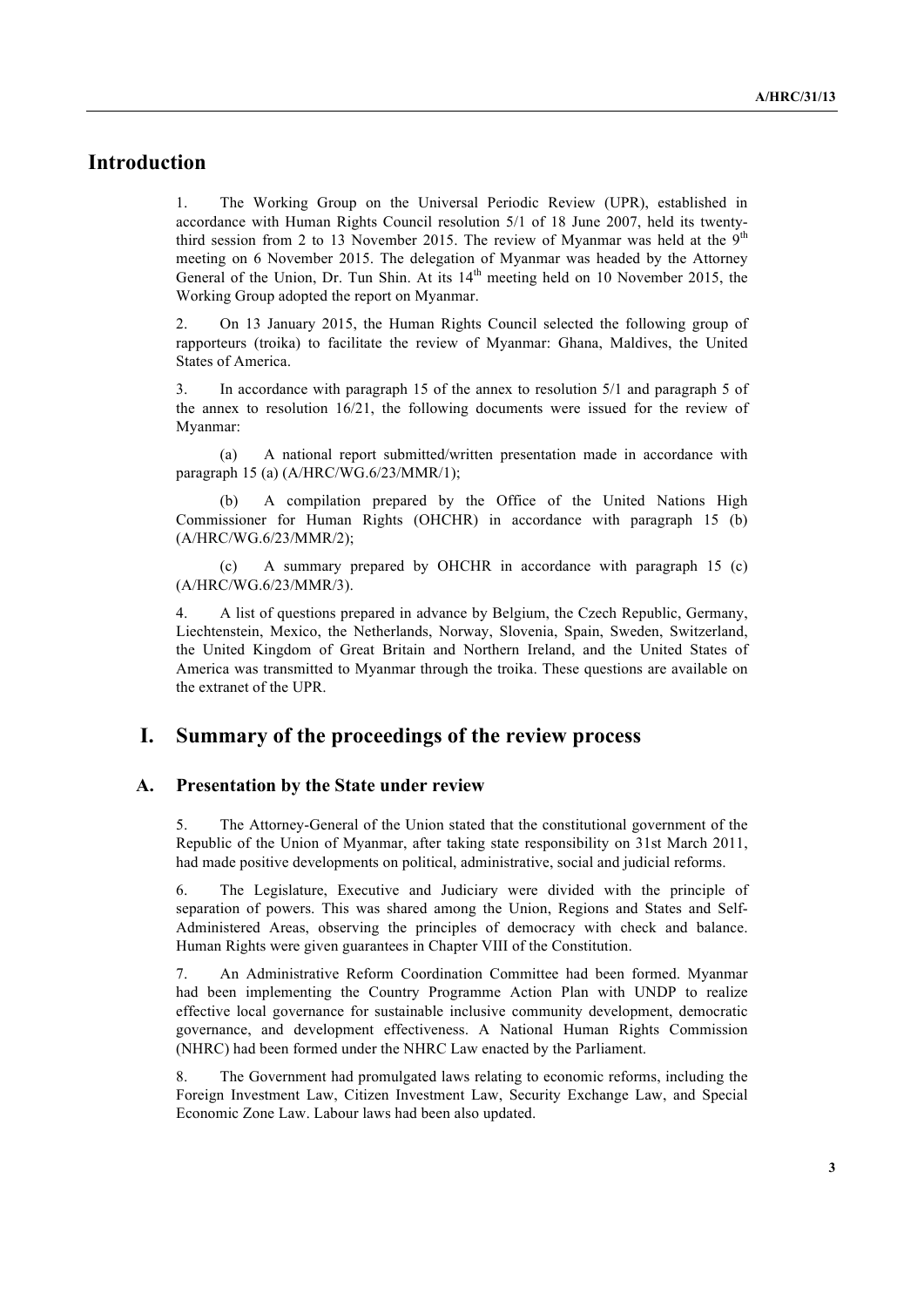9. In the Justice Sector, dissemination of knowledge had been made through international seminars. The Union Election Commission would be conducting free and fair elections, and international observers from all over the world were in Myanmar. A National Cease Fire Agreement had also been signed with eight ethnic groups.

10. Internationally, Myanmar had held international legal fora, successfully hosting South-East Asia Games 2013, BIMSTEC Summit 2014,  $24<sup>th</sup>$  and  $25<sup>th</sup>$  ASEAN Summits, and the 7th CLMV and 6th ACMECS Summit.

11. The Union Attorney-General emphasized that Myanmar was endeavouring its best to overcome challenges by using its resources and strength. Myanmar was making every effort to become a democratic society, and therefore, the international community was expected to continue their constructive engagement and assistance to Myanmar.

#### **B. Interactive dialogue and responses by the State under review**

12. During the interactive dialogue, 93 delegations made statements. Recommendations made during the dialogue are to be found in section II of the present report.

13. The Sudan welcomed the delegation of Myanmar.

14. Sweden expressed concern for women, the Rohingya ethnic group, and the healthcare within the country.

15. Switzerland expressed concern about allegations of human rights violations and nonratification of many international human rights instruments.

16. Thailand commended the progress made since the first UPR, in particular, through constitutional and legislative reforms.

17. Timor-Leste encouraged Myanmar to redouble its efforts in preventing the escalation of ethnic-based conflict in the future.

18. Turkey was seriously concerned about the deprivation of the Rohingyas of their right to vote in the upcoming election.

19. Ukraine commended the signing of the Nationwide Ceasefire Agreement and noted holding free and fair elections this year as the next critical step.

20. The United Kingdom of Great Britain and Northern Ireland expressed concern about the mistreatment of the Rohingya, inter-communal tensions, and resolving conflict through an inclusive political dialogue.

21. The United States of America remained troubled by forced labour, inter-communal tensions, and government actions rendering the Rohingya stateless and restrictions of some fundamental freedoms, and encouraged government engagement of all relevant stakeholders in pursuing peace.

22. Uruguay expressed concern at reports on new laws that discriminated women and religious minorities.

23. Belarus noted with satisfaction political, social, economic, and administrative reforms and the establishment of a national human rights institution.

24. Viet Nam commended the significant progress achieved in recent years in promoting and protecting human rights.

25. Albania commended the implementation of the 5 Year Plan and being a signatory to the remaining international human rights treaties.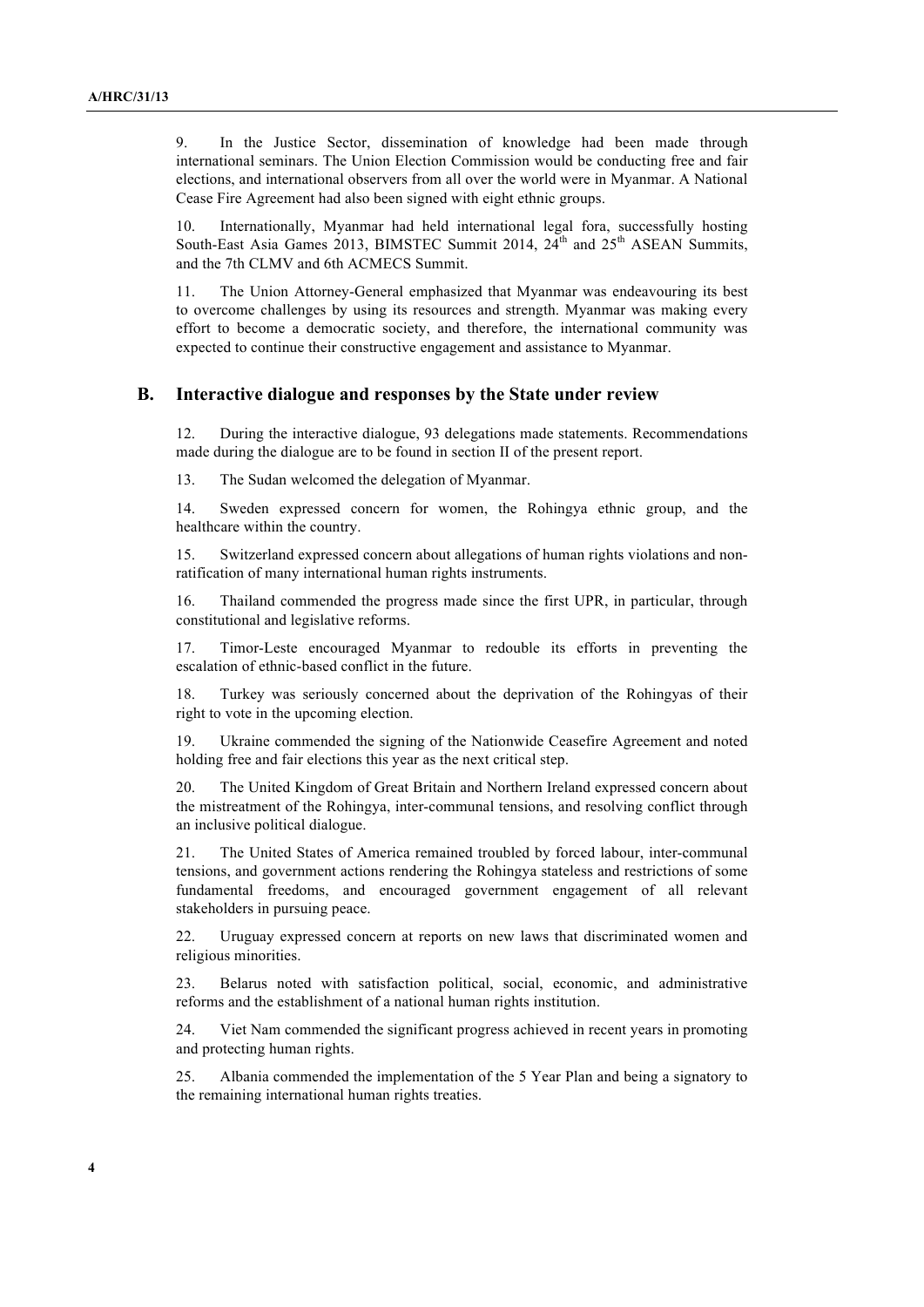26. Algeria noted political, socio-economic and administrative reforms undertaken since 2011 and congratulated the efforts to reduce poverty.

27. Argentina welcomed Myanmar's cooperation with the Special Rapporteur on the situation of human rights in Myanmar.

28. Australia was concerned about the "Protection of Race and Religion" laws and noted the retention of the death penalty.

29. Austria was concerned about violence against ethnic minorities and persecution of human rights defenders.

30. Azerbaijan appreciated the accession to CRPD and OP-CRC-SC and efforts to promote the rights of women.

31. Bahrain was concerned about ethnic purification and discrimination against Rohingya Muslims in Rakhine State.

32. The Bolivarian Republic of Venezuela welcomed the signing of the National Ceasefire Agreement and the strategic social and economic reforms to overcome poverty.

33. Belgium commended the progress made since its first UPR, including political reforms and release of political prisoners.

34. Bhutan welcomed measures initiated on child protection, particularly those implemented to prevent underage recruitment to the military forces.

35. Botswana noted reports of ill treatment of migrants, refugees and asylum seekers, as well as the Rohingya.

36. Ecuador praised the transition process to consolidate democracy through the separation of powers and efforts to comply with the first-cycle UPR recommendations.

37. Brunei Darussalam welcomed the implementation of its Free and Universal Primary Education Programme and the increase in Myanmar's health budget.

38. Cambodia positively noted the progress made in improving livelihood, infrastructure, and basic services for the communities in the Rakhine State.

39. Canada welcomed the transition towards greater democracy and encouraged continued constitutional, legislative, judicial and institutional reforms.

40. Chile was concerned by persistent human rights violations, particularly at gender, ethnic and religious based discrimination against the Rohingya community.

41. China appreciated the fact that Myanmar had actively implemented the National Women Development Strategy.

42. Costa Rica recognized progress achieved as part of the transition and the cease fire accords with ethnic groups.

43. Croatia encouraged all stakeholders to turn transparent, inclusive, and participatory elections into a contribution to further democratization and peace.

44. Cuba noted important changes that took place but indicated that Myanmar still needed to take action on employment, education and food.

45. Cyprus acknowledged the positive measures taken by Myanmar since 2011 towards the implementation of its international human rights obligations.

46. The Czech Republic welcomed the delegation of Myanmar.

47. The Democratic People's Republic of Korea noted the considerable progress in the implementation of the recommendations accepted during the first UPR session.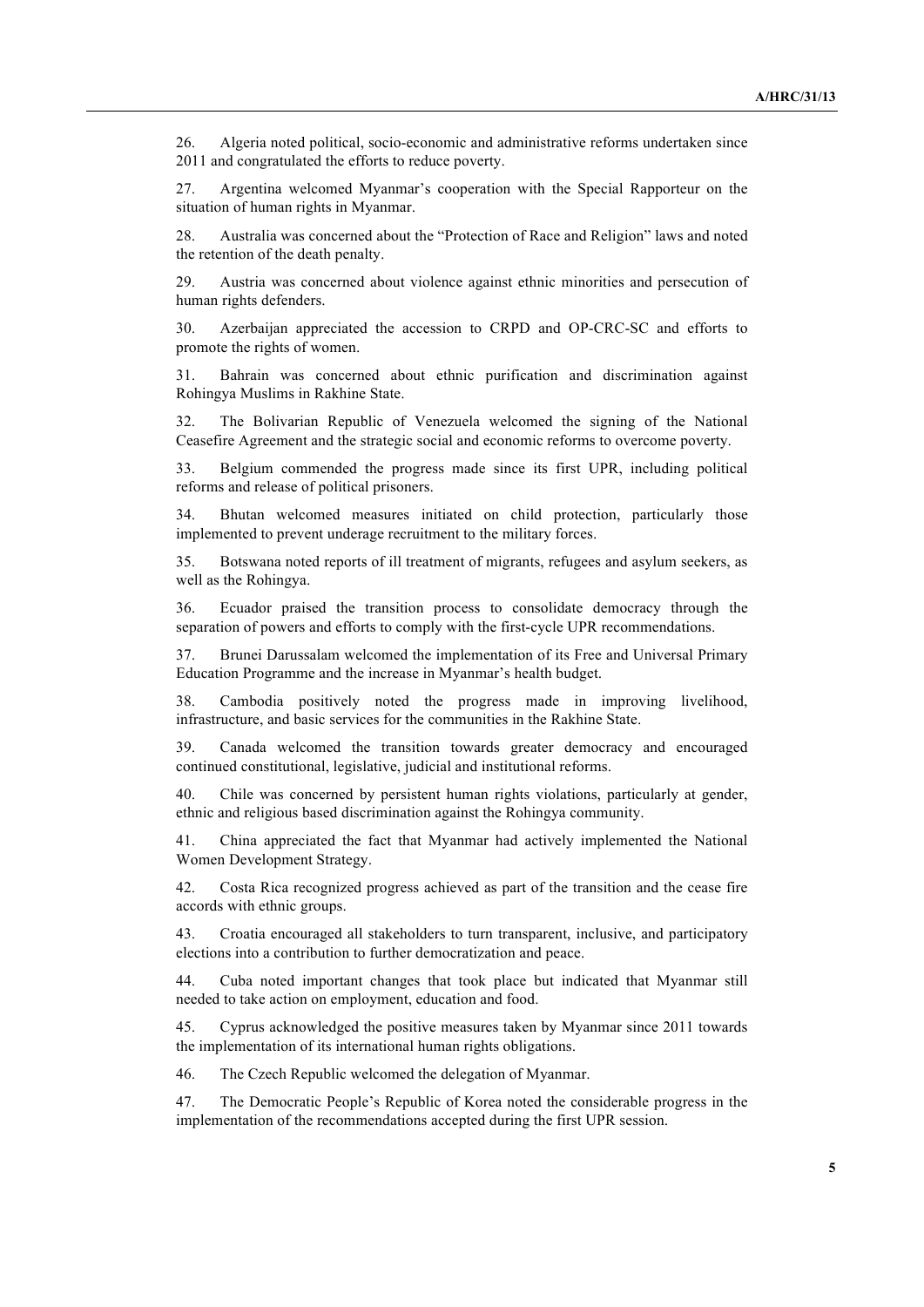48. Denmark noted the incompatibility of the four laws on race and religion with international human rights treaties to which Myanmar is a party.

49. Djibouti was concerned about the serious and systematic violations of human rights and abuses committed against the Rohingya.

50. Brazil emphasized the importance of preventing and combating all forms of discrimination and violence based on racial, ethnical and religious grounds.

51. Egypt was concerned about abuses, denial of citizenship and restrictions on the rights to freedom of movement and religion against Rohingya Muslims.

52. Estonia called on the authorities to end all discrimination in law, policy, and practice against women and girls, minorities, and all vulnerable groups.

53. Saudi Arabia expressed serious concern about acts of violence, hatred and racial discrimination against the Muslim community in Myanmar.

54. Finland encouraged an inclusive peace building process, particularly, the commitment made in the Nationwide Ceasefire Agreement to inclusive political dialogue.

55. France positively noted the reforms made since 2011 that promoted democratization and enforced human rights, notably the liberation of many political prisoners.

56. Georgia welcomed the ongoing democratization process and Myanmar joining CRPD and ICESCR.

57. Germany encouraged Myanmar to draw on civil society resources to strengthen the national human rights environment.

58. Ghana was concerned about the torture and ill-treatment of ethnic and religious minorities by security forces.

59. Regarding human trafficking, the delegation of Myanmar stated that Myanmar was cooperating closely with its neighbours and partners at bilateral, sub-regional and regional levels. From January to September 2015, 201 offenders were prosecuted under TIP Law.

60. Concerning combating money laundering and counter-financing of terrorism, Myanmar was actively engaged with Asia Pacific Group on Money Laundering and Financial Action Task Force and adopted the Anti-Money Laundering Law and Counter Terrorism Law in 2014.

61. NHRC was established in September 2011. In March 2014, the Myanmar National Human Rights Commission Law was adopted by the Parliament to bring it in line with the Paris Principles. The Commission was functioning freely and independently. Commission reports were issued and publicized in the newspapers. Cooperation with OHCHR and AICHR was ongoing.

62. The President issued an order to form the Scrutiny Committee to monitor the political prisoners in 2013. The committee submitted to the President its recommendations for granting amnesty and pardon. Successive Special Rapporteurs on the situation of human rights in Myanmar, members of NHRC and Supreme Court judges visited prisoners. ICRC helped upgrade the water, sanitation and health services for prisoners. NHRC had investigated the complaints on torture of political prisoners and found that they were not true.

63. The delegation indicated that the 2012 Law Amending the Ward and Village Track Administration Law criminalized and penalized forced labour, by carrying one-year imprisonment or 100,000 kyats fine or both for any perpetrators. The forced labour complaint mechanism set up in 2007 with ILO was functioning smoothly.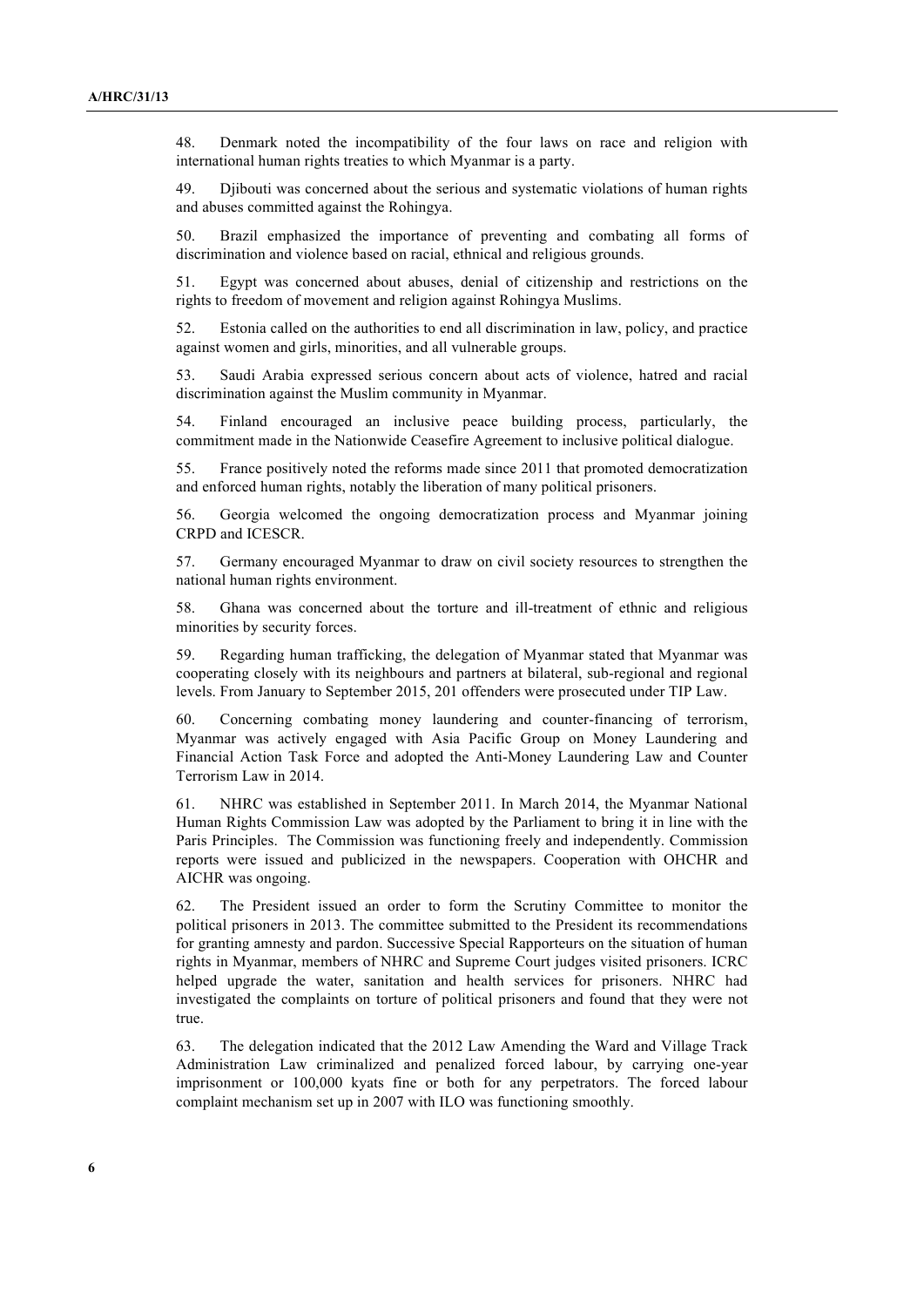64. Myanmar's ratification of the ILO Convention No. 182 had greatly contributed to the protection of the child rights. Myanmar would be exploring to join other important ILO instruments pertaining to child rights, including 1973 Minimum Age Convention No. 138.

65. After the adoption of the 2011 Labour Organization Law, a total of 1914 employers and labour organizations had been formed. The Confederation of Trade Union Myanmar was formed in July 2015 as the country's first national-level labour organization. Furthermore, in line with the 2012 Settlement of Labour Dispute Law, tripartite mechanisms were formed at Township, Region and State levels.

66. Myanmar became a member of IOM in 2012 and was working for the promotion and protection of the rights of its migrant workers. In 2013, Complaint Mechanism Centers had been opened in major cities to address the needs of migrant workers. Moreover, the Migrant Workers' Reporting Counter had been opened at the Yangon International Airport to facilitate access to overseas employment.

67. As for participation of women in political life, a considerable number of women were occupying Minister, Deputy Minister, Director General, Ambassador and Parliamentarian posts, and the number was growing.

68. During the first cycle of UPR, Myanmar had received a total of nine recommendations on ratification of core international human rights treaties. In implementing these recommendations, Myanmar acceded to CRPD and OP-CRC-SC. In July 2015, Myanmar signed ICESCR and OP-CRC-AC. Furthermore, in October 215, Myanmar had decided to become a member of Group of Friends of the CAT Initiative, which aimed to have universal ratification of CAT by 2024.

69. The delegation stated that, in principle, Myanmar rejected country-specific mandates, including that of the Special Rapporteur on the situation of human rights in Myanmar, as they did not create a conducive environment for constructive engagement for promotion and protection of human rights. Myanmar firmly believed that the UPR process was the most dependable mechanism to address human rights situations in all countries on an equal footing.

70. However, Myanmar invited and received Special Rapporteur, Ms. Yanghee Lee for a five-day visit in August 2015, and the visit turned out to be a successful one. Myanmar had encouraged her to further diversify her source of information so that allegations and speculations would no longer be in her report. All major concerns related to human rights had been addressed to a larger extent in Myanmar. Therefore, the delegation underlined that Myanmar should no longer remain on the agendas of the Human Rights Council and the Third Committee of the General Assembly.

71. Section 347 of the Constitution guaranteed equality before the law and equally provided legal protection to any person. Section 348 guaranteed to any citizens nondiscrimination based on race, birth, religion, official position, status, culture, sex and wealth.

72. Myanmar was implementing programmes for Rule of Law and Access to Justice in cooperation with UNDP. Human rights and people-centered approach and community policing were newly introduced to the working method of the Myanmar Police Force. The Bill on Legal Aid Law was with the Parliament for debate and approval.

73. A Legal Advisory Committee had reviewed existing laws to bring them in line with the Constitution and international norms. Since 2011, Myanmar had amended, repealed and promulgated a total of 189 laws to date.

74. As for Four Laws, the delegation stated that the objective of the Health Protection, Coordination on Increase of Population Law was to reduce poverty and promote the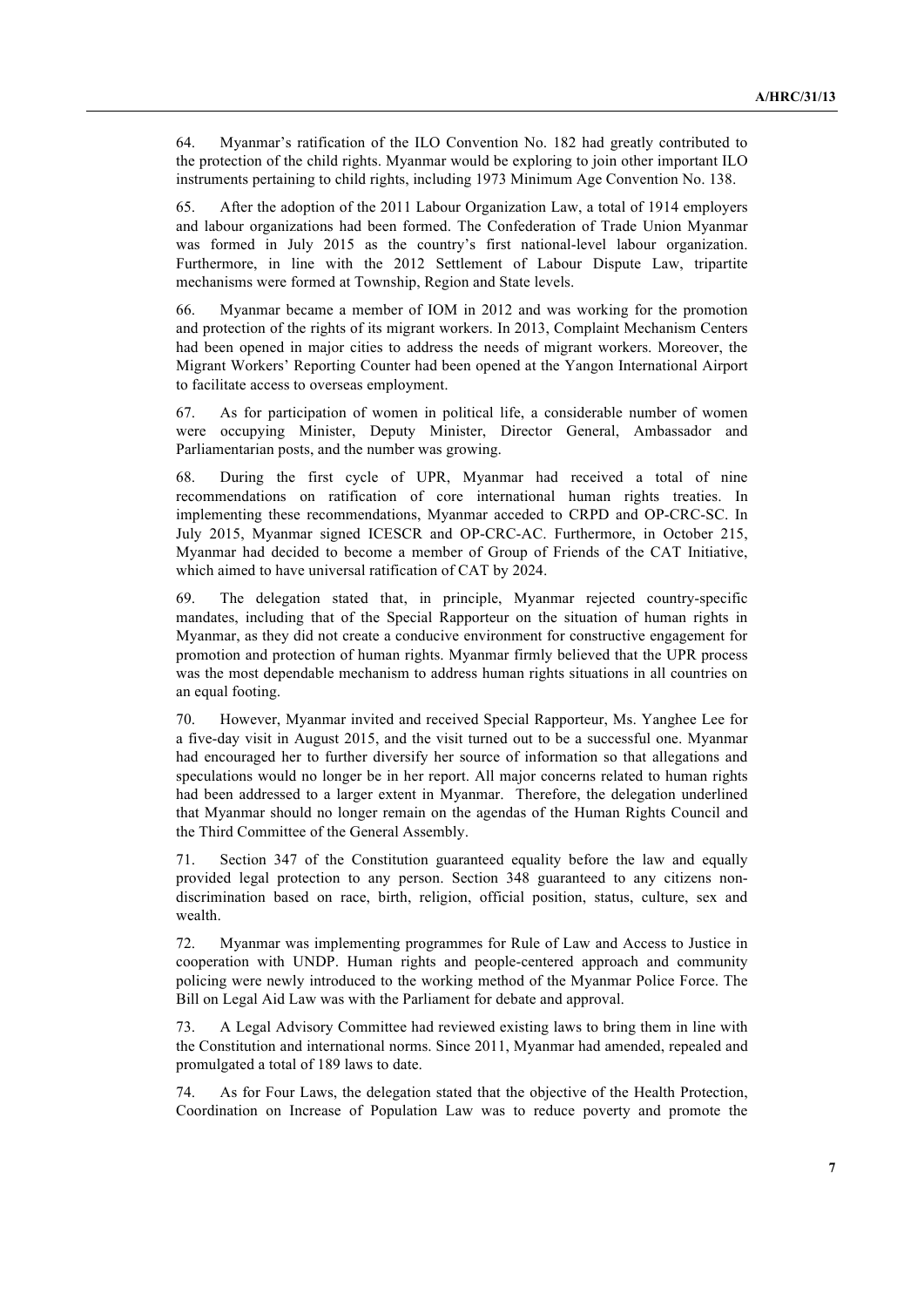maternal and child health in coordination with the increase of population. It did not mean to limit birth spacing, and there was no penalty for non-compliance.

75. Section 34 of the Constitution provided that every citizen shall have the freedom of belief and religion and have equal right to warship. The Religious Conversion Law permitted proper religious conversion.

76. Under the Myanmar Buddhist Women Special Marriage Law, Buddhist women had the right to marry non-Buddhist men. It prescribed freedom of worship for a Buddhist wife who married a non-Buddhist husband and protected the basic human rights of Buddhist women.

77. Concerning One Man One Wife Law (Monogamy Law), the delegation indicated that, in Myanmar, the majority were Buddhists and that Myanmar customary law did not prohibit men for having multiple wives. Therefore, this law intended to prevent many complications arising from polygamy.

78. Greece welcomed Myanmar's consideration of becoming a signatory to international human rights instruments, such as CAT.

79. Guatemala expressed concern on the scarce progress in negotiations towards the establishment of an OHCHR Office in Myanmar.

80. Holy See acknowledged efforts made to enhance peace and dialogue among different religions by the creation of the Interfaith Friendship Group.

81. Hungary noted the need to introduce reforms in the judiciary and in the regulation of the legal profession.

82. Iceland was concerned over reports of growing instances of religious violence and failures to investigate attacks based on national, racial, and religious hatred.

83. India welcomed the recent signing of ICESCR and noted the positive steps to ensure free and fair elections in 2015.

84. Malaysia noted the challenges in ensuring equal rights of various ethnic minorities in the country.

85. Iran (Islamic Republic of) took note of steps taken on legislative reforms and joining CRPD and OP-CRC-SC.

86. Ireland welcomed the Nationwide Ceasefire Agreement but was concerned about restrictions on the media and freedom of expression.

87. Israel welcomed the democratization process with the constructive engagement of the international community.

88. Italy commended progress towards democratization and national reconciliation and encouraged Myanmar to continue on this path.

89. Japan welcomed the National Ceasefire Agreement and highlighted the importance that elections be conducted in a free and fair manner.

90. Kuwait acknowledged the steps taken by Myanmar to seek the root causes of the recent violence in the Rakhine State.

91. The Lao People's Democratic Republic welcomed progress in promoting freedom of expression and assembly, improving educational programme, health care services, and empowerment of women.

92. Latvia encouraged Myanmar to make better use of the valuable expertise of Special Procedure mandate holders.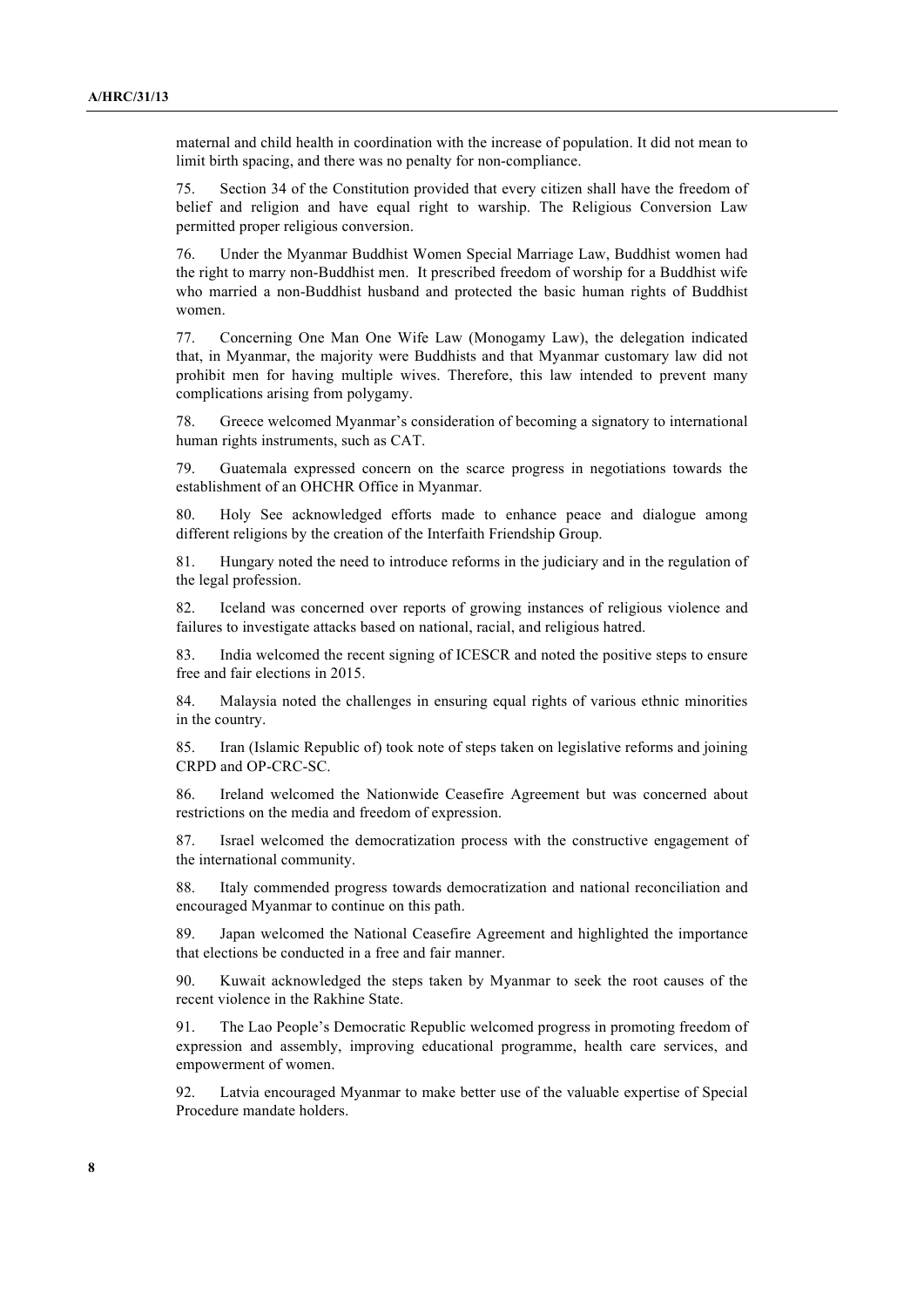93. Libya expressed concern about human rights violations and racial discrimination faced by the Rohingya in their civil, political and cultural life.

94. Lithuania expressed its concern about the continuing practice of torture in places of detention and encouraged Myanmar to establish an OHCHR office.

95. Luxembourg was concerned about freedom of expression and the situation of the Rohingya and other ethnic minorities.

96. Indonesia welcomed the strong commitment and significant progress made to democracy and the promotion and protection of human rights.

97. Mexico acknowledged programmes and initiatives to improve education and health and guarantee for the rights of persons with disabilities.

98. Montenegro was concerned about the absence of a minimum age for marriage for boys and the legality of the marriage of girls as young as 14 years.

99. Namibia encouraged Myanmar to allocate adequate resources to effectively implement the National Strategic Plan for the Advancement of Women 2013-2022.

100. Nepal appreciated efforts in implementation of the recommendations since the adoption of its initial UPR report.

101. The Netherlands welcomed the release of political prisoners, however, was concerned about the increase in political prisoners and detained journalists since 2015.

New Zealand was concerned with the marginalization of certain minority groups, restringing their ability to participate in the November 8 election.

103. Nicaragua noted the challenges such as the consolidation of democracy, reconciliation and peace and congratulated reforms to achieve these objectives.

104. Nigeria welcomed various reforms for the protection and promotion of human rights and noted that these bold steps had made Myanmar amend, repeal and enact 171 laws.

105. Norway expressed concern about arrests during peaceful demonstrations, political prisoners continuing to face arbitrary detentions, and punitive measures regarding illegal abortions.

106. Oman affirmed the importance of strengthening human rights in light of the ongoing acts of violence against the Rohingya.

107. Pakistan commended ongoing legislation for strengthening human rights as well as ratification of international human rights instruments.

108. Panama noted the broad consultation process for preparation of the national report and welcomed implementation of the first-cycle recommendations.

109. Paraguay encouraged Myanmar to continue with the ratification of human rights instruments and to strengthen cooperation with OHCHR.

110. Poland encouraged ensuring effective registration of all children born in Myanmar without any discrimination.

111. Portugal welcomed the positive developments and efforts to consolidate peace and reforms towards democratization.

112. The Russian Federation noted with satisfaction the political transformations and commended improvement in social protection of workers.

113. Ethiopia appreciated implementation of the current Five-Year Plan, MDGs, and design vision 2020 to bring about economic and social reform.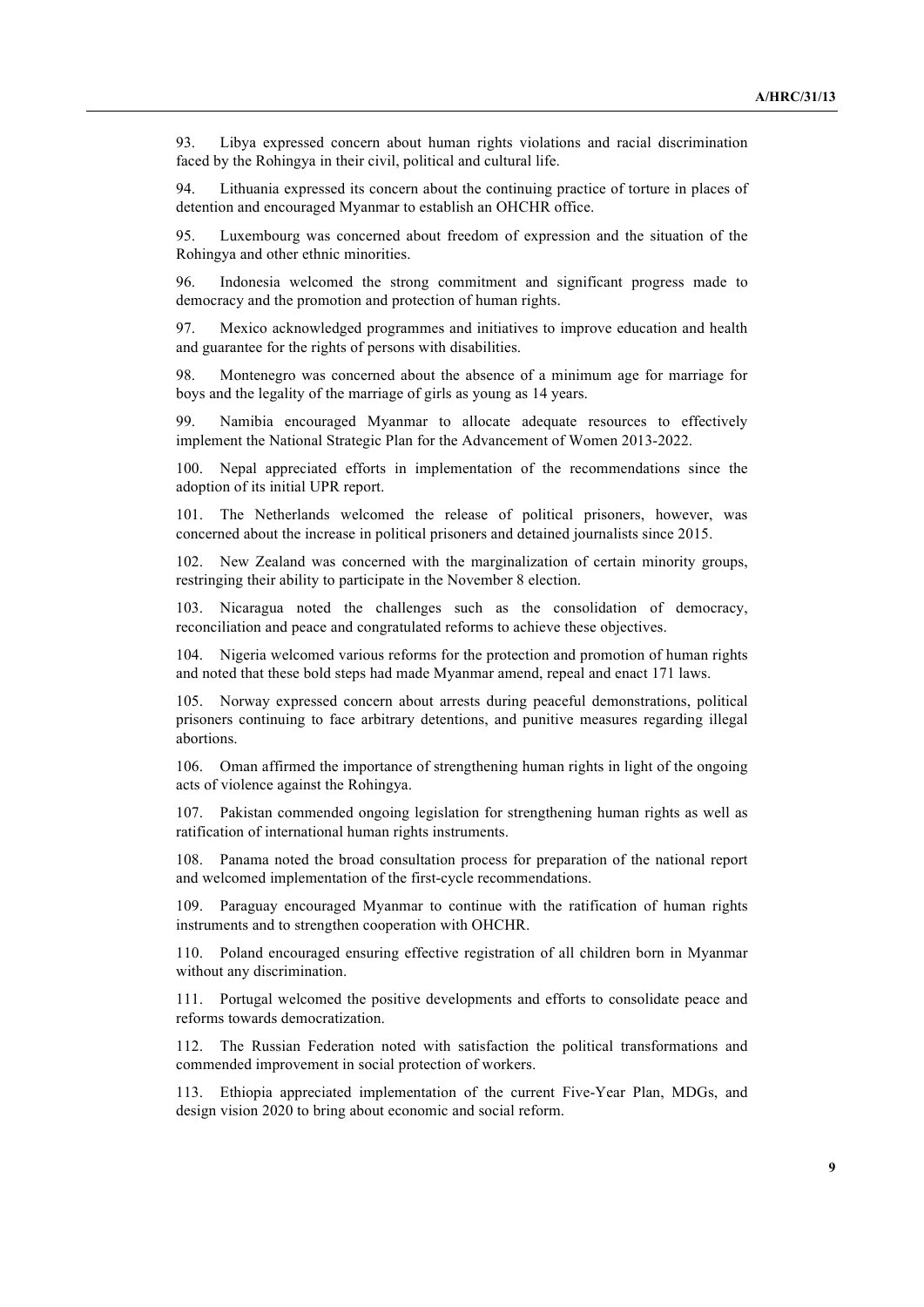114. Senegal was concerned about the preparation for draft laws on the protection of race and religion and discrimination against the Rohingyas.

115. Serbia encouraged Myanmar to continue its cooperation with the UN human rights mechanisms, guarantee equal protection of women, and prevent trafficking.

116. Sierra Leone was concerned about the reports of the treatment of Rohingyas and urged Myanmar to promote religious tolerance.

117. Singapore noted the implementation of policies to strengthen governance and to meet socio-economic needs of its citizens.

118. Slovakia encouraged Myanmar to intensify collaboration with the Human Rights Council and its expert mechanisms.

119. Slovenia was concerned about different categories of citizenship and violations and abuses of human rights against Rohingya Muslims and other minorities.

Spain noted upcoming elections and improvement in public freedoms and recognized plans to adopt legislation on gender-based violence.

121. Sri Lanka noted efforts to make democratic space more inclusive through political reforms and welcomed actions taken to ensure the rights of the child.

122. The Philippines reiterated its readiness for cooperation in pursuing economic and social reform programmes to achieve a people-centred, sustainable development in the region.

123. Kyrgyzstan summarized progress since the first UPR session as positive and specifically referred to development in the political and socio-economic spheres.

124. The Republic of Korea welcomed the release of political prisoners and the establishment of the Human Rights Commission.

125. Regarding children in armed conflict, the delegation of Myanmar highlighted that Myanmar had signed OP-CRC-AC in September 2015. Since the signing of MOU with the United Nations, the military had discharged 645 underage recruits, and there was no new underage recruitment since 2014 to date. All perpetrators, military or civilian, were held accountable and penalized by military law and Penal Code for underage recruitment.

126. Myanmar signed a historic "Declaration of Commitment to end Sexual Violence in Conflict" in June 2014. A domestic law to counter violence against women was in final stage of drafting. CSOs will be invited for their views on the draft. Military officers committing sexual offences were being dealt with respective laws carrying harsh sentences. The recent Nationwide Ceasefire Agreement included provisions to refrain from any form of sexual abuse and violence.

127. The Peaceful Assembly and Procession Law was amended in 2014. Consequently, the penalties for the protest without prior permission were remitted into half. The public spaces for peaceful demonstrations had been designated. Furthermore, the Law for Associations Registration came into effect in 2014. There was no punishment prescribed in the law. The registration was voluntary.

128. The President expressed his unequivocal commitment to hold free, fair and transparent multi-party general elections on 8 November 2015. Criteria for eligibility for candidates and voters were clearly set out in the Election Laws. To contest as a candidate, the person and both parents must be citizens. Similarly, only citizens have the right to vote. These criteria apply to all candidates regardless of their political affiliation, race, gender or religion.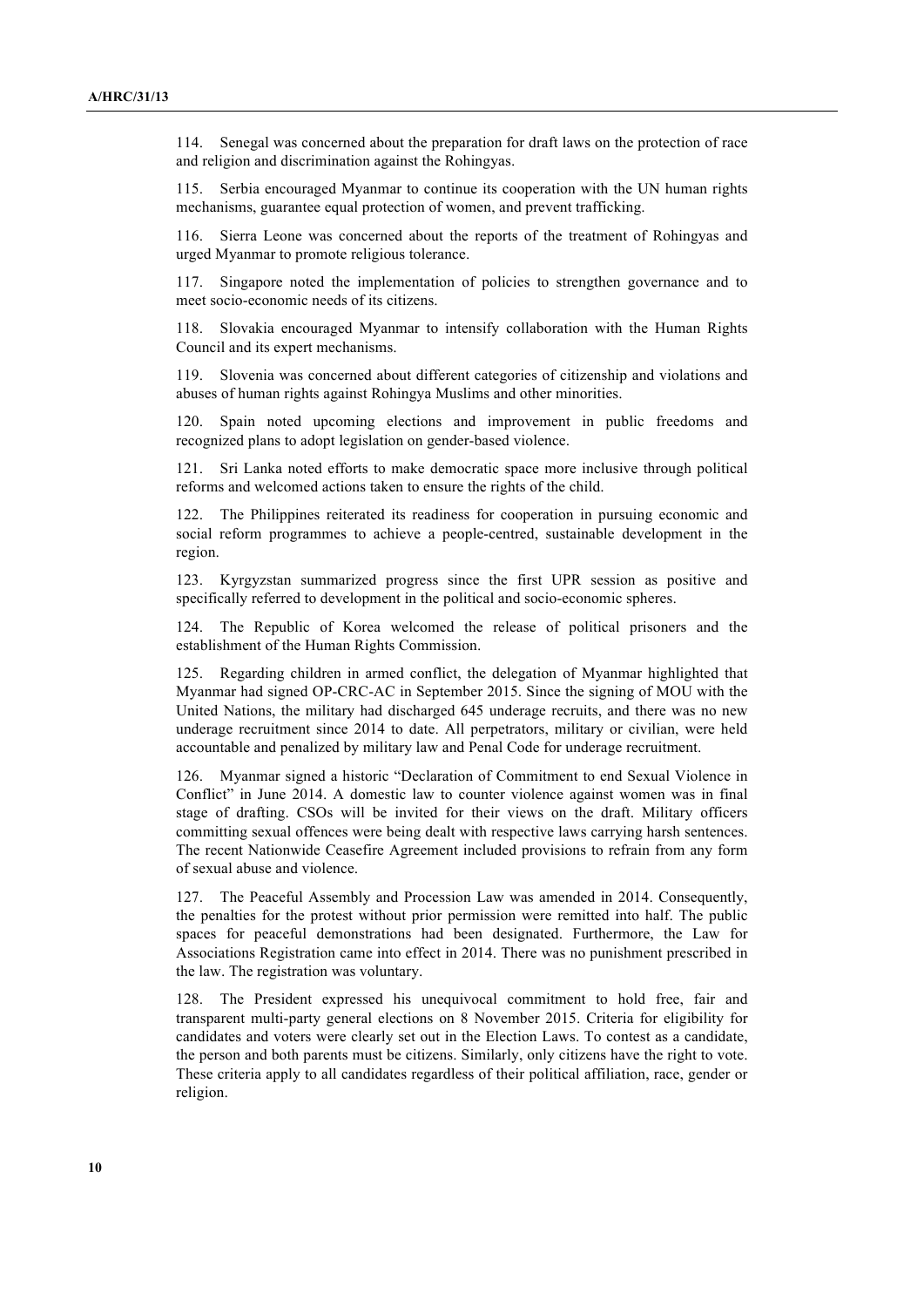129. The Central Committee for Land Use Management had been addressing the issues of land acquisition. The guidelines on returning the renounced lands to the rightful owners were being implemented. The Farmland Tenure Certificates had been issued to 95 per cent of all farmers throughout the country. The National Land Use Policy was in its final stage of drafting with a view to enacting comprehensive National Land Law.

130. Myanmar had been implementing the free and universal primary education programme. All Inclusive Education Programme, encompassing all students, including children with disabilities, had been adopted in 2013. According to the Myanmar National Education Law, the higher education system would be decentralized and freedom of teaching, learning and management would be allowed.

The 2015 Ethnic Rights Protection Law would widen the rights of all ethnic minorities. For example, students in Mon State would be able to study the Mon language, culture and tradition at local schools during school hours. A plan released in November 2014 was aimed to help students from ethnic regions with more access to higher education.

132. The Government was incrementally raising health budget by 5 per cent of GDP in 2016. Myanmar was working towards achieving universal health coverage and reducing financial burden on the poor and vulnerable groups. Nine laws related to health were promulgated since 2011.

133. In Myanmar, there was no minority community under the name of "Rohingya". Peace and stability in Rakhine State had been restored. The communal violence in 2012 caused loss of life, property and displacement to both communities in Rakhine State. To investigate the incident, the Government formed a Commission of Inquiry. Following the Commission's finding, a Central Committee for Implementation of Stability and Development in Rakhine State was established. The Committee was implementing the recommendations of the Commission.

134. The Government had provided food, healthcare and education services to all displaced people. Access was given to over 20 international organizations to provide humanitarian assistance to all displaced people. Some 2,000 displaced households had been voluntarily resettled to their original or new places.

135. The aim of replacing the temporary identity cards with new ones was to accelerate the citizenship verification process. A pilot project for citizenship verification had been launched in Rakhine State in 2014 and so far, citizenship had been granted to more than 900 persons.

136. There was no restriction of movement in areas where the communities had learned to live in harmony. Myanmar was a multi-ethnic and multi-faith country. Hate speech was not tolerated, and the Government and civil society were promoting interfaith dialogue across the country.

137. Myanmar was deeply concerned about the suffering and life-threatening fate of boat people resulting from people smuggling and human trafficking. Myanmar had rescued about 1,050 boat people on three occasions between May and July 2015. They had been provided with temporary shelters, food and healthcare. Over 80 per cent of those people had been verified to be from a neighbouring country and repatriated to their country of origin.

138. A landmark in the national reconciliation effort was the signing of the Nationwide Ceasefire Agreement with eight major armed groups on 15 October 2015. The agreement served as a platform for national reconciliation, and it would be followed by a political dialogue.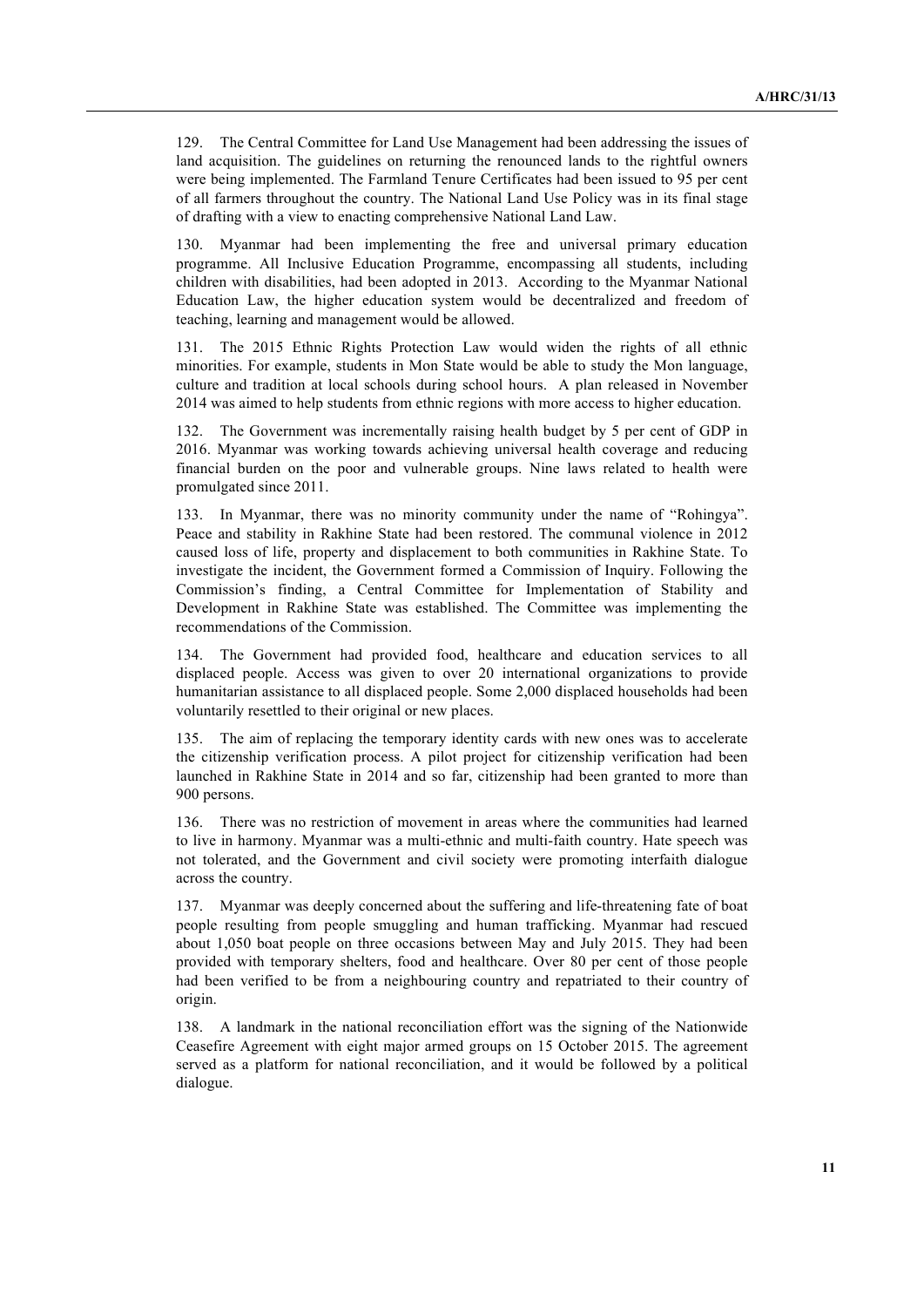139. Myanmar inherited the Common Law system, and death penalty was prescribed under the law. However, it could only be carried out pursuant to a final judgment by the Supreme Court. It had never been carried out since 1988. Moreover, offenders below the age of 16 at the time of the commission of the crime shall not be sentenced to capital punishment.

140. As for cooperation with OHCHR, the delegation indicated that at least three experts from OHCHR were currently working full time in Myanmar. Myanmar had already proposed a technical cooperation mandate of OHCHR, which should be the way forward for its future cooperation.

141. Lastly, the Attorney-General of the Union thanked all speakers for sharing their concerns for Myanmar and reiterated some issues touched upon earlier by the members of the delegation, such as gender equality, political prisoners and amnesty, poverty reduction, general elections of 8 November 2015, ratification of treaties, freedom of religion, rule of law, and citizenship.

142. The Attorney-General presented the words of the former Director-General of ILO, Mr. Juan Somavia to describe Myanmar's endeavour for human rights. Mr. Somavia had stated, "When you do things from your soul, you will have a river in you." During the 1st cycle, there had been quite a few recommendations that Myanmar had not accepted. However, they came to be accepted, not only on paper but also in practice. In conclusion, the Union Attorney-General assured the UPR Working Group that, concerning human rights, Myanmar does things from its soul and prays that there will be a river inside it.

# **II. Conclusions and/or recommendations**∗∗

143. **The recommendations formulated during the interactive dialogue/listed below have been examined by country Myanmar and enjoy the support of country Myanmar:**

143.1. **Continue its work in acceding to the core human rights convention (Belarus);**

143.2. **Consider ratifying the human rights treaties it has not yet ratified (Japan);**

143.3. **Consider the ratification of the main international human rights instruments to which it is not yet a State Party (Nicaragua);**

143.4. **Consider positively acceding to the core international human rights instruments, to which it is not yet a party, particularly ICCPR and CAT (Viet Nam);**

143.5. **Consider accession to international human rights instruments that it is not yet a party to, including ICCPR and ICRMW (Philippines);**

143.6. **Consider ratification of the ICCPR and its 2nd Optional Protocol with the view of total abolition of the death penalty (Namibia);**

- 143.7. **Consider ratifying ICCPR (United States of America);**
- 143.8. **Ratify ICESCR (Ghana);**
- 143.9. **Consider ratifying ICERD, ICESCR, and ICRMW (Egypt);**

<sup>\*\*</sup>Conclusions and recommendations will not be edited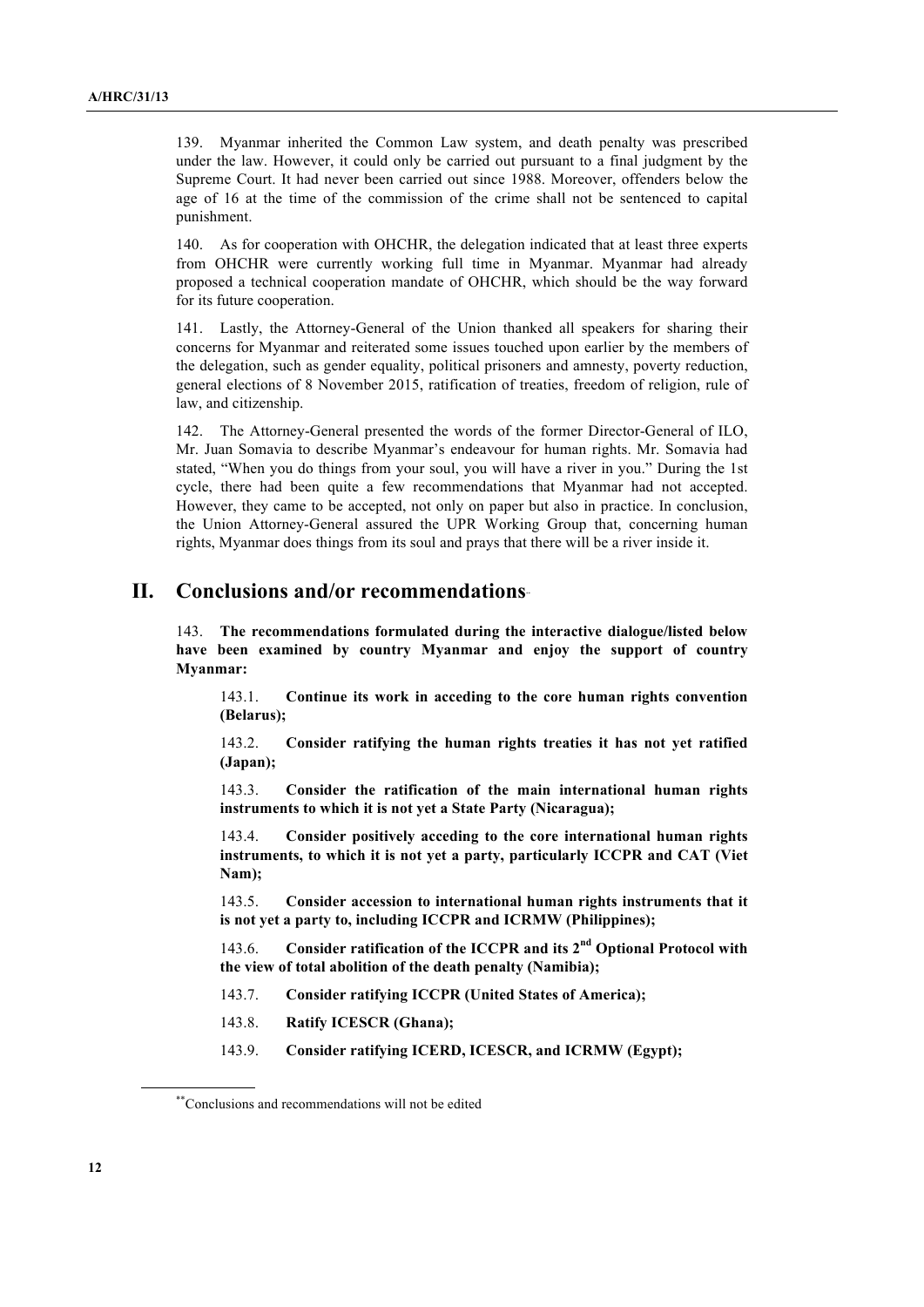143.10. **Sign CAT (France);**

143.11. **Ratify OP-CRC-AC (Chile) (Croatia);**

143.12. **Ratify OP-CRC-AC (Luxembourg);**

143.13. **Consider the possibility of ratifying OP-CRC- AC (Panama);**

143.14. **Take all necessary measures aimed at the early ratification of the OP-CRC-AC (Slovakia);**

143.15. **Expedite the process of redrafting of the existing Child Law taking into account the views and suggestions made by civil society organizations (Bhutan);**

143.16. **Continue to further enhance peace, development and democracy (Cambodia);**

143.17. **Give continuity to the democratization process undertaken by the Government (Nepal);**

143.18. **Continue its democratisation process by means of restructuring of the local police forces (Greece);**

143.19. **Continue building its democratic reform for the prosperity and wellbeing for the people and the nation of Myanmar (Timor-Leste);**

143.20. **Adopt a human-rights-based approach when designing and implementing the reforms towards the democratization of the country (Portugal);**

143.21. **Continue further improvement of the protection and promotion of human rights in the country (Azerbaijan);**

143.22. **Continue making efforts for protecting and promoting human rights and improving the living conditions (Kyrgyzstan);**

143.23. **Continue to point special attention to the prevention of the emergence of the situation which might lead to conflicts on ethnic and religious basis (Russian Federation);**

143.24. **Adopt legislation ensuring protection of human rights of ethnic communities, including their participation in government decisions (Slovenia);**

143.25. **Reinforce and implement the protection of vulnerable groups, namely children, women, disabled, elderly, and make a greater effort to include ethnic and religious groups in the life of Myanmar society (Holy See);**

143.26. **Continue its efforts to provide protection and care for its elderly population and other vulnerable groups (Brunei Darussalam);**

143.27. **Continue peace talks among the people to avoid ethnic and religious conflicts and scale up national reconciliation process in the country (Ethiopia);**

143.28. **Take action to bring other remaining armed groups, who are not among 8 major ethnic groups that recently signed the National Ceasefire Agreement, into an inclusive peace process (Israel);**

143.29. **Ensure the proper work of the Joint Monitoring Committee and Union Peace Dialogue Joint Committee (Israel);**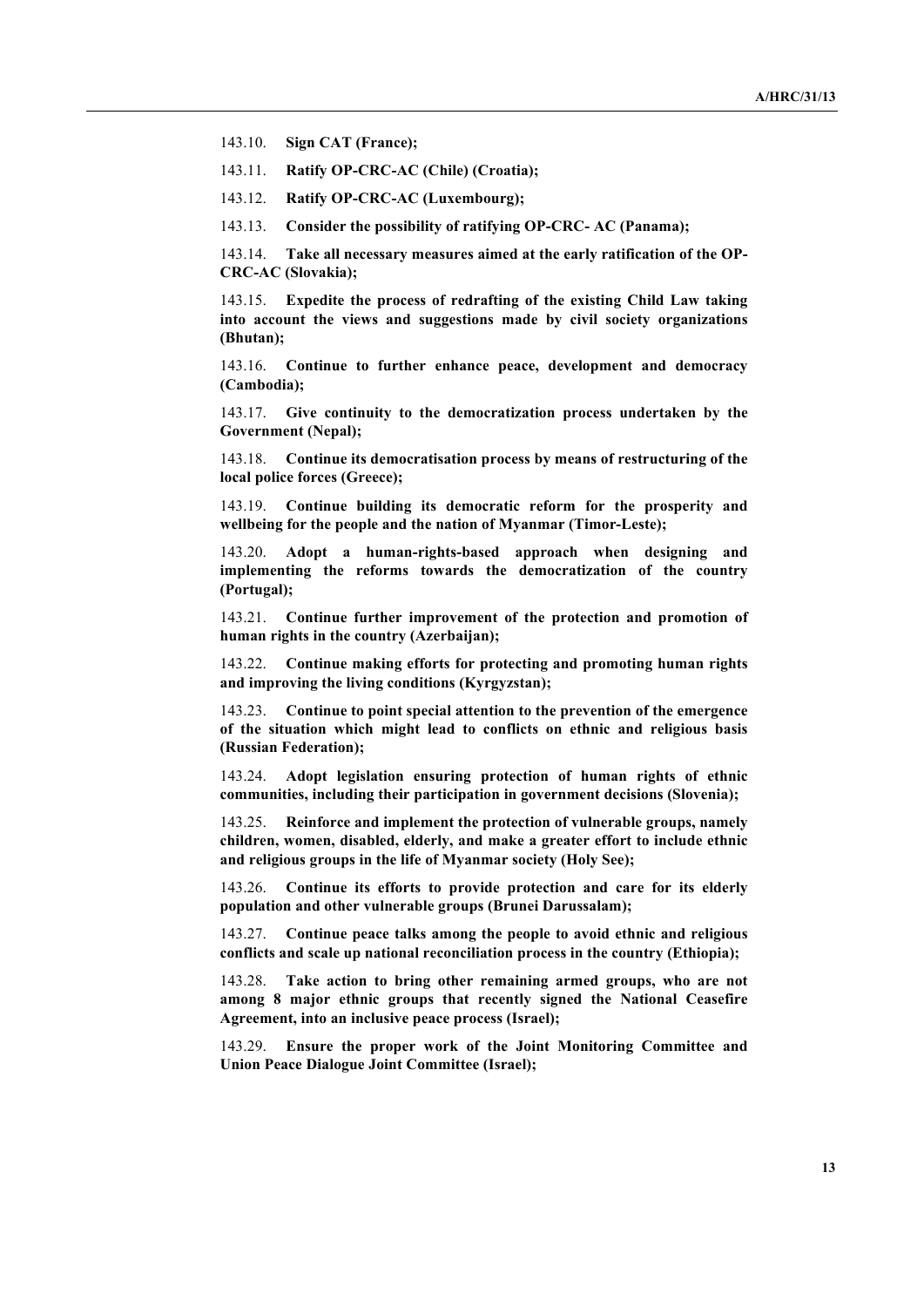143.30. **Continue to strengthen its system to promote and protect human rights paying special attention to the social protection of the population (Belarus);**

143.31. **Continue to maintain annual economic growth of average of 8% (Democratic People's Republic of Korea);**

143.32. **Further continue concentrating on economic development to bring about sustainable peace and ensure enjoyment of human rights (Ethiopia);**

143.33. **Harmonize its process of political, socio-economic and administrative reforms made in accordance with its international human rights obligations (Nicaragua);**

143.34. **Continue consolidating the correct measures taken on economic growth, for the benefit of its people (Venezuela (Bolivarian Republic of));**

143.35. **Keep the momentum of political, socio-economic and administrative reform to comply with the socio-economic needs of the population (Cuba);**

143.36. **Accelerate the political, socio-economic and administrative reform to fulfil socio-economic needs of the people (Iran (Islamic Republic of));**

143.37. **Continue to accelerate the momentum of the political, socio-economic and administrative reform to further fulfil socio-economic needs of the people (Lao People's Democratic Republic);**

143.38. **Take measures to ensure that economic growth is proportional in the different parts of the country and benefits the whole population, including the country's minorities (Cuba);**

143.39. **Take measures for the economic growth to be proportional to different parts of the country and to benefit all including in particular minorities (Iran (Islamic Republic of));**

143.40. **Continue advancing in the achievement of the Sustainable Development Goals (Venezuela (Bolivarian Republic of));**

143.41. **Implement policies to meet the relevant 2030 Sustainable Development Goals so that all communities, regions and states can benefit from Myanmar's economic growth and it can graduate from Least Developed Country Status soonest (Singapore);**

143.42. **Continue strengthening of the national human rights institutions and mechanisms (Nepal);**

143.43. **Take steps towards establishing a National Human Rights Institution in line with the Paris Principles (Egypt);**

143.44. **Grant the National Human Rights Commission autonomy and independence in accordance with the Paris Principles (Chile);**

143.45. **Allow the National Human Rights Commission to fully exercise its functions, in line with the Paris Principles (Senegal);**

143.46. **Ensure that the National Human Rights Commission is able to discharge its functions fully, in accordance with the Paris Principles, as previously recommended (Portugal);**

143.47. **Take steps to ensure that the National Human Rights Commission be given a mandate in conformity with the Paris Principles (Sierra Leone);**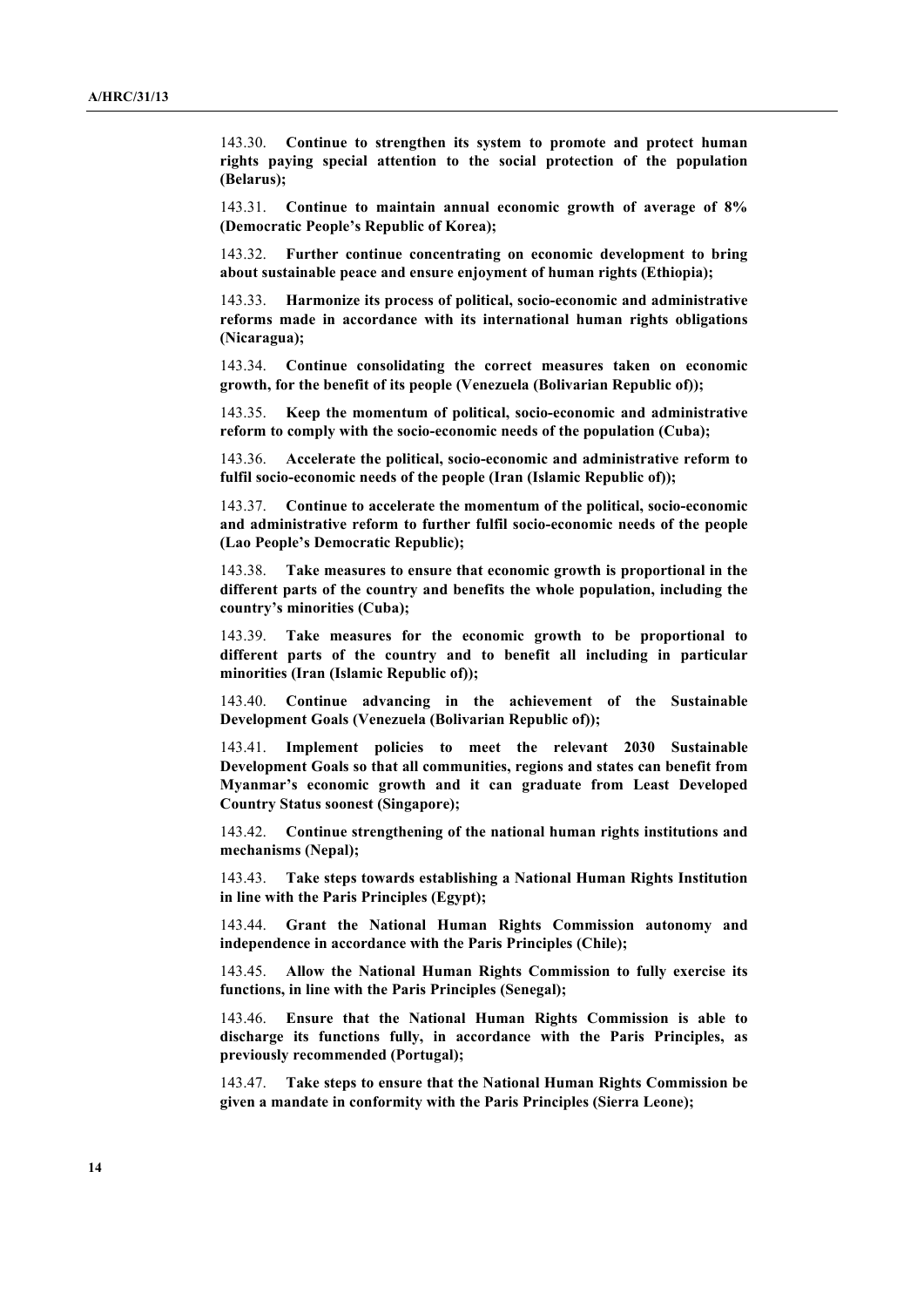143.48. **Provide all necessary assistance in order that the national human rights institution is able to operate at full capacity and continue judicial reforms, including the increased capacity building of judicial institutions (Republic of Korea);**

143.49. **Study the possibility of creating a national system for the follow-up of international recommendations on human rights (Paraguay);**

143.50. **Engage closely with the UN human rights system, including treaty bodies and special procedures mandate holders (Turkey);**

143.51. **Continue to cooperate with human rights mechanisms, including the Special Rapporteur on Myanmar (Republic of Korea);**

143.52. **Ensure ongoing cooperation with the Special Rapporteur for Myanmar of the Human Rights Council and with other Special Procedures (Chile);**

143.53. **Continue to take steps to enhance women empowerment (Pakistan);**

143.54. **Ensure better representation of women in the peace process (Slovenia);**

143.55. **Promote gender equality in all aspects of life and combat violence against women (Cyprus);**

143.56. **Implement the commitment taken in 2011 to ensure gender equality (France);**

143.57. **Adopt a legal definition of discrimination against women according to the CEDAW (Austria);**

143.58. **Domesticate CEDAW and give women a visible and inclusive role as envisaged by the treaty (Sierra Leone);**

143.59. **Continue with the implementation of the National Strategic Plan for the Advancement of Women (Israel);**

143.60. **Continue efforts to strive for all the citizens to live in harmony without discrimination against any races and nationalities (Nepal);**

143.61. **Consider the possibility of adopting adequate measures to promote social cohesion, with a view to the elimination of all forms of discrimination, including against minority, ethnic and cultural groups (Ecuador);**

143.62. **Increase its efforts to counter hate-speech and incitement to violence (New Zealand);**

143.63. **Ensure that the rights of women and ethnic minorities are not undermined as a result of the recently introduced set of Protection of Race and Religion laws (Japan);**

143.64. **Consider abolishing de jure the death penalty (Panama);**

143.65. **Continue releasing political prisoners and relaunch the joint Government/civil society committee (France);**

143.66. **Enact and enforce legislation that guarantees comprehensive protection from all forms of violence against women, and that addresses impunity for all perpetrators (Sweden);**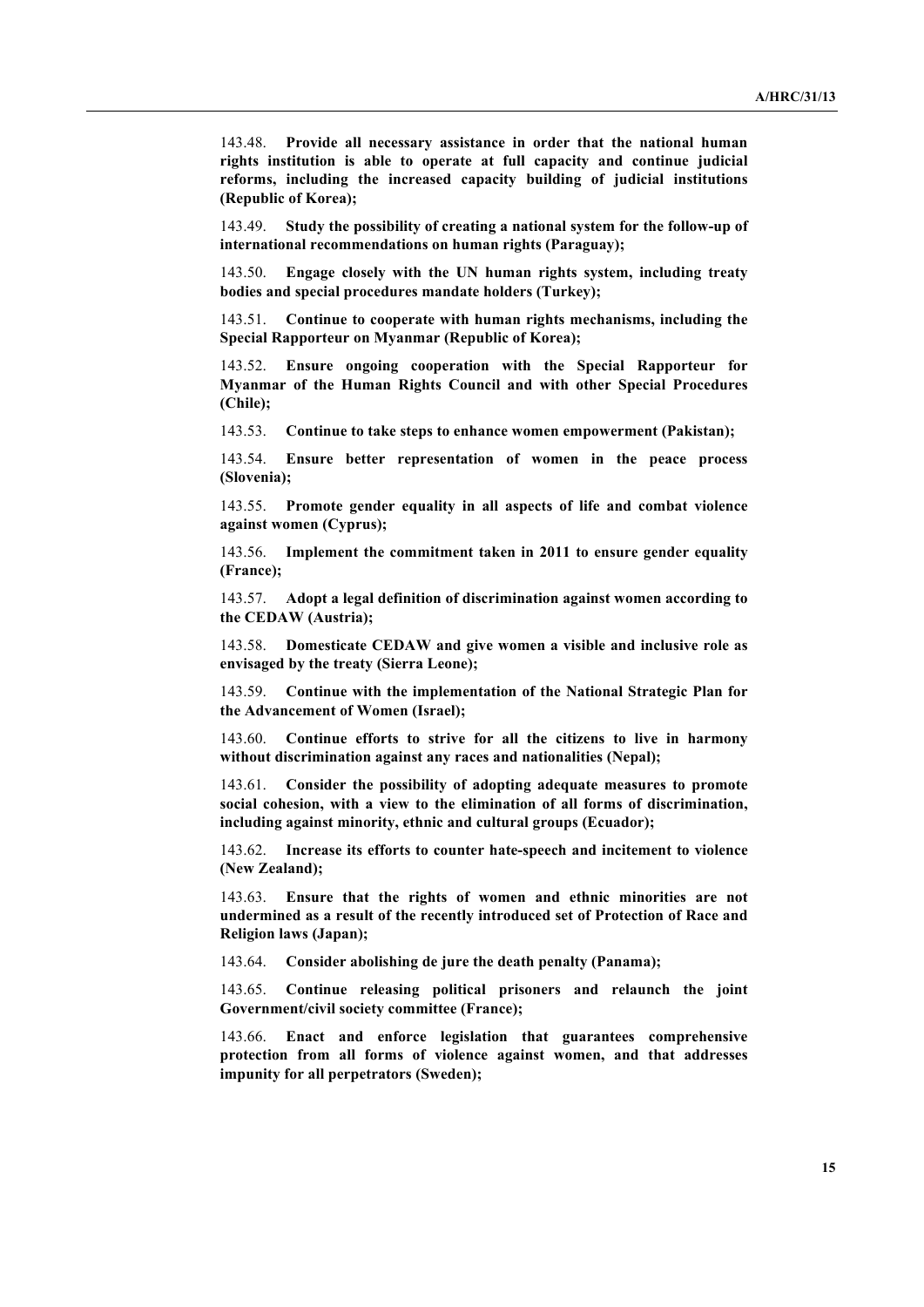143.67. **Take positive action to ensure protection of women against sexual violence and their access to legal mechanisms without discrimination (Namibia);**

143.68. **Develop a legal framework to prevent and combat violence against women and domestic violence (Serbia);**

143.69. **Address in legislation all forms of gender-based violence, both within as well as outside of marriage (Spain);**

143.70. **Take effective measures to prevent and combat marital rape and domestic violence, including the express criminalization of these practices (Portugal);**

143.71. **Strengthen policies to combat all forms of violence and discrimination against women and girls, including by criminalizing marital rape and prohibiting forced and early marriages (Paraguay);**

143.72. **Adopt measures to end the recruitment and participation of children in military activities (Mexico);**

143.73. **Continue to implement policies to ensure full protection of civilians, particularly children, in zones of armed conflict (Ecuador);**

143.74. **Step up efforts towards the prevention and suppression of human trafficking and the smuggling of migrants by air, land and sea (Greece);**

143.75. **Double its efforts in combatting trafficking in persons including by bringing human traffickers and people smugglers to justice (Malaysia);**

143.76. **Continue investing efforts in the prevention of human trafficking, with special attention to investigation and prosecution of all cases of sale and trafficking of children (Serbia);**

143.77. **Ensure impartial and effective investigation of violence perpetrated against women and violence perpetrated against children, and ensure reparations for victims and the right to a fair trial, including legal aid, for both the victim and the accused (Finland);**

143.78. **Ensure independent investigations of all cases of violence and discrimination against ethnic and religious minorities (Iceland);**

143.79. **Prosecute suspected perpetrators of violence against ethnic and religious minorities, in line with international standards and to ensure compliance with due process and respect for the rule of law (Iceland);**

143.80. **Combat impunity (Senegal);**

143.81. **Ensure that police and military officers alleged to have committed acts of torture and ill-treatment are held accountable through the criminal justice system (Lithuania);**

143.82. **Continue its efforts to ensure respect for the rights and fundamental freedoms of all the population, guaranteeing the investigation and punishment of perpetrators of human rights violations, demonstrating its commitment to combating impunity (Argentina);**

143.83. **Review legislations in order to raise the minimum age of criminal responsibility in line with international standards (Chile);**

143.84. **Address effectively the issue of corruption (Cuba);**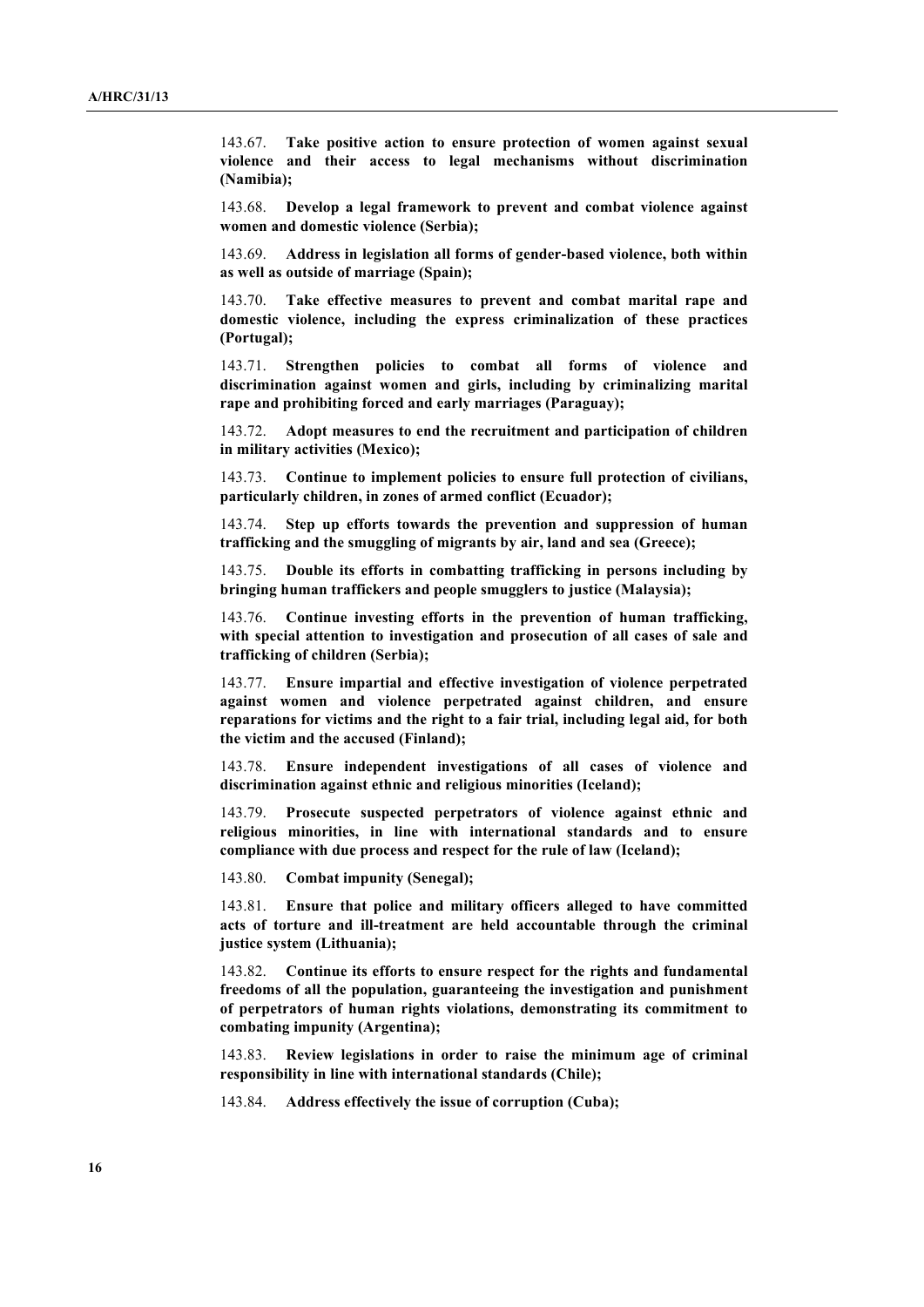143.85. **Accelerate reforms with the aim to guarantee good governance and more vigorously address the issue of corruption (Georgia);**

143.86. **Continue to strengthen the rule of law and ensure good and clean governance at all levels of government, which would help address the social and economic needs of the Myanmar people more effectively (Singapore);**

143.87. **Increase its efforts to ensure access to basic services, as well as freedom of movement, for all residents (Japan);**

143.88. **Ensure the protection of human rights for all, including freedom of religion or belief, expression, association and peaceful assembly and right to participate in public and political life (Botswana);**

143.89. **Spread the culture of human rights and strengthen religious and faith tolerance (Sudan);**

143.90. **Intensify efforts in actively promoting inter-ethnic, inter-faith and communal understanding and harmony (Malaysia);**

143.91. **Achieve tolerance and peaceful existence in all parts of society by promoting interfaith and intercommunal dialogue (Turkey);**

143.92. **Continue efforts to preserve national, cultural and religious diversity so as to promote harmony among ethnic groups and religions (China);**

143.93. **Make sincere efforts to build up levels of confidence and reconciliation among religious groups through dialogue between religious leaders (Republic of Korea);**

143.94. **Continue efforts to promote tolerance, harmony and respect of human rights among all communities in Myanmar, including through possible review of legal frameworks, human rights' education and interfaith dialogues and cooperation involving all segments in the society (Indonesia);**

143.95. **Prevent the destruction of places of worship and cemeteries (Egypt);**

143.96. **Make every effort to guarantee the right to religious conversion and to respect the freedom of religion, in particular, enabling religious practice (Holy See);**

143.97. **Ensure full respect for freedom of religion or belief and the human rights of the persons belonging to ethnic and religious minorities, in line with international human rights law (Poland);**

143.98. **Work to ensure that freedom of opinion and expression are protected (New Zealand);**

143.99. **Further ensure that those who legitimately exercise their rights to freedom of expression and peaceful assembly be not subject to reprisals (Italy);**

143.100. **Continue to create a safe and enabling environment for civil society in order to help the country's ongoing transition to democracy (Ireland);**

143.101. **Put forward every effort to ensure that the election process is both free and fair (Republic of Korea);**

143.102. **Continue promoting the participation of women in public affairs and socio-economic activities (Venezuela (Bolivarian Republic of));**

143.103. **Further promote women's rights through increased participation in political, socio-economic and administrative decision making processes (Italy);**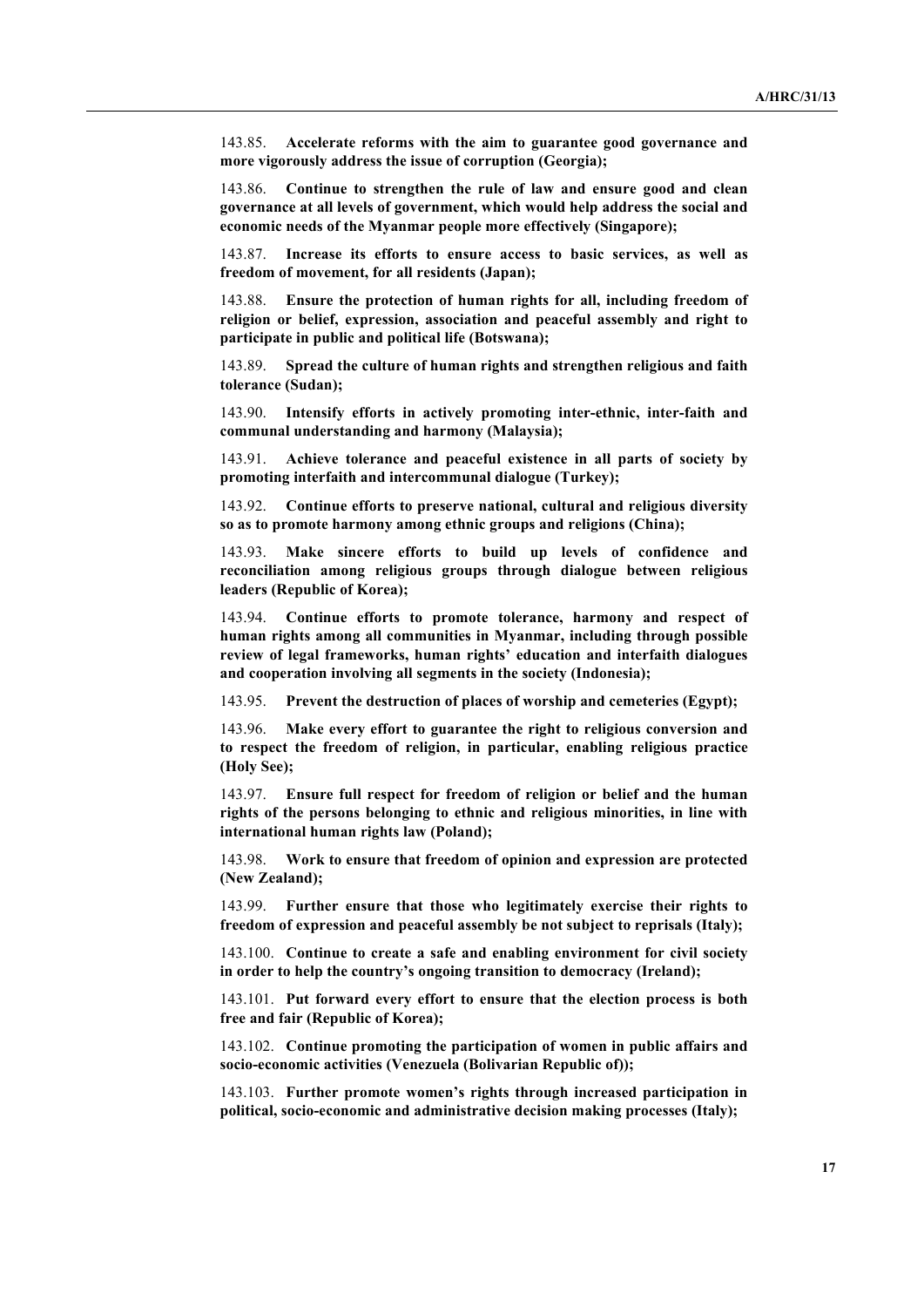143.104. **Take necessary further steps to combat poverty and to address socioeconomic inequality (Sri Lanka);**

143.105. **Take appropriate steps towards achieving Universal Health Coverage in the country (Brunei Darussalam);**

143.106. **Continue to allocate more budget in health sectors (Lao People's Democratic Republic);**

143.107. **Continue more budget allocation in health sector (Democratic People's Republic of Korea);**

143.108. **Earmark additional financial resources to health services and reduce the financial burden faced by vulnerable groups in accessing medical care (Viet Nam);**

143.109. **Increase the amount of spending on health with special attention to women and children so as to achieve relevant MDGs as soon as possible (China);**

143.110. **Increase significantly the proportion of national expenditure allocated to health care, address the regional differences in access to health care services and expand the human capital within the health care sector, especially to ascertain that an adequate number of midwifes are educated and dispatched across the country (Sweden);**

143.111. **Redouble steps take in providing quality and affordable health and education services, including providing adequate learning opportunities (Timor-Leste);**

143.112. **Continue to promote and protect the enjoyment of fundamental freedoms and rights of its citizens in the areas of education and health among others without discrimination (Nigeria);**

143.113. **Provide equal access to education by the people (Iran (Islamic Republic of));**

143.114. **Continue to invest on education and ensure the continued provision of free education for its primary and secondary students (Brunei Darussalam);**

143.115. **Continue with the efforts of providing equal access to education by all national races in the country (Lao People's Democratic Republic);**

143.116. **Continue to provide equal access to education by all national races, including minorities in the country (Democratic People's Republic of Korea);**

143.117. **Continue efforts to develop its human capital through education, training and empowering vulnerable groups (Sri Lanka);**

143.118. **Improve the situation of minorities in the country (Greece);**

143.119. **Accelerate citizenship verification processes so that populations now deprived of identity documents do not remain in an illegal situation (France);**

143.120. **Ensure the safe and voluntary return of all IDPs to their place of origin (Turkey);**

143.121. **Allow access to humanitarian aid to all groups who need it, including internally displaced persons in Rakhine State and other affected areas (Kuwait);**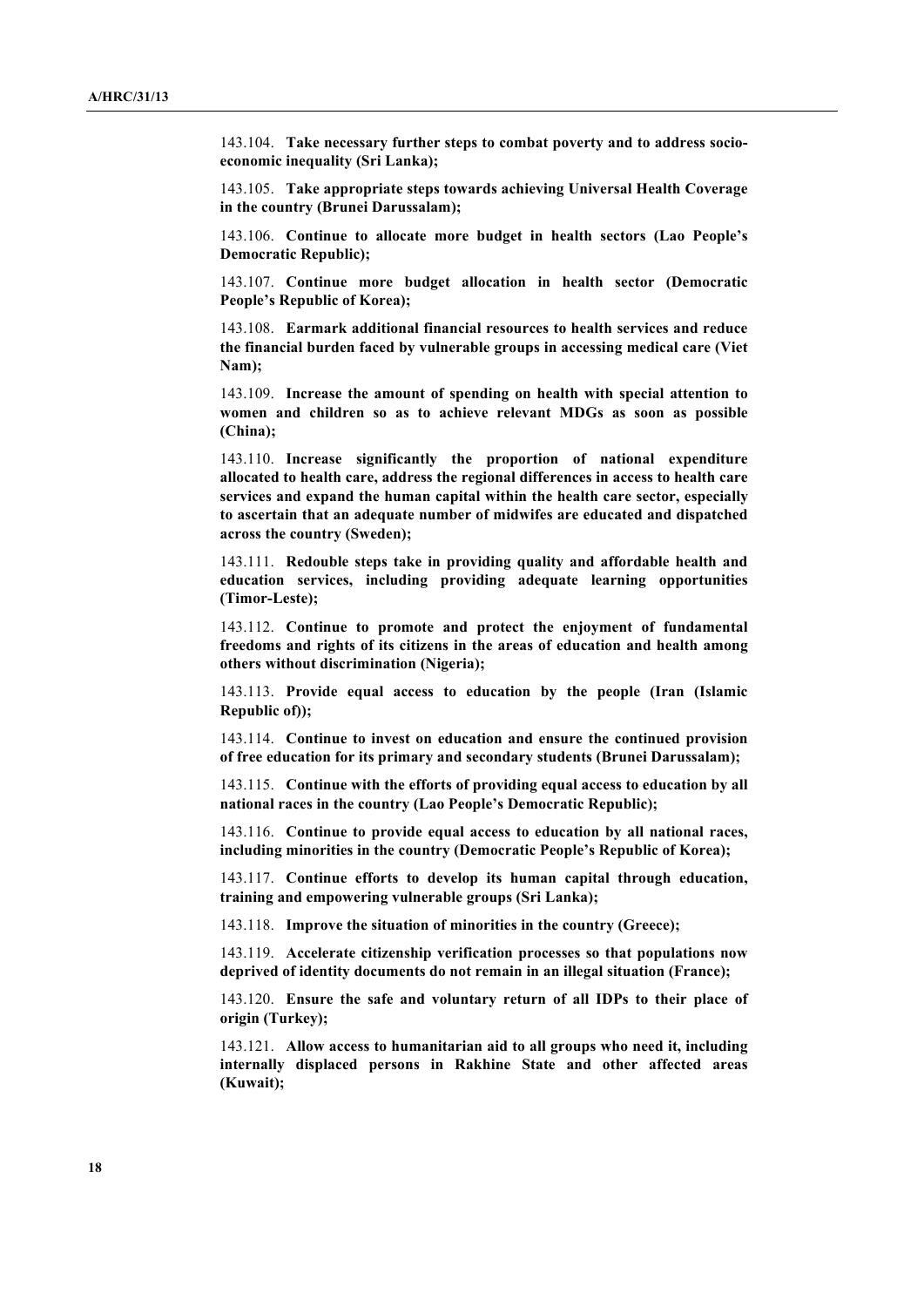143.122. **Adopt and implement all the necessary measures to continue improving health care, food and education services in camps for internally displaced persons, including in remote areas (Panama);**

143.123. **Ease tensions in rural areas by developing an effective land registration system with a clear complaints handling mechanism (Germany);**

143.124. **Effectively address the issue of land grabbing, including through providing redress to farmers and others whose land was illegally or arbitrarily seized (Czech Republic).**

144. **The following recommendations will be examined by Myanmar which will provide responses in due time, but no later than the 31st session of the Human Rights Council in March 2016:**

144.1. **Ratify the core international human rights instruments (Paraguay);**

144.2. **Accede to and implement all core human rights treaties (Latvia);**

144.3. **Ratify all core human rights conventions, especially ICCPR, CAT and ICESCR (Germany);**

144.4. **Ratify the outstanding core treaties, such as ICCPR, CAT, and ICERD (Hungary);**

144.5. **Ratify human rights treaties such as ICERD, ICESCR, ICCPR, CAT and OP-CEDAW (Sierra Leone);**

144.6. **Ratify and fully implement all core human rights treaties, including ICCPR and CAT, as previously recommended (Slovenia);**

144.7. **Ratify ICCPR (Montenegro) (Poland);**

144.8. **Ratify ICCPR and continue to raise public awareness about international human rights law and the legal avenues available for defending those rights (Lithuania);**

144.9. **Ratify ICCPR and its optional protocols (Spain);**

144.10. **Ratify the ICCPR and its two optional protocols (Estonia) (Ghana);**

144.11. **Accede to the ICCPR and its Optional Protocol aiming at the abolition of the death penalty (Greece);**

144.12. **Sign and ratify ICCPR and ICESCR (Bahrain);**

144.13. **Ratify ICCPR and ICESCR and ensure the conformity of national legislation with international obligations (Switzerland);**

- 144.14. **Ratify the ICESCR and its Optional Protocol (Portugal);**
- 144.15. **Ratify ICERD and ICCPR (Algeria) (Libya);**
- 144.16. **Ratify ICERD (Ghana);**
- 144.17. **Sign and ratify ICCPR, CAT and ICERD (Turkey);**
- 144.18. **Ratify ICESCR, ICCPR, and ICERD (Sudan);**
- 144.19. **Ratify the ICCPR and ICESCR, as well as the ICERD (Brazil);**
- 144.20. **Ratify ICCPR and CAT (Italy);**
- 144.21. **Ratify ICCPR and CAT (Luxembourg);**
- 144.22. **Ratify CAT and ICCPR (Georgia);**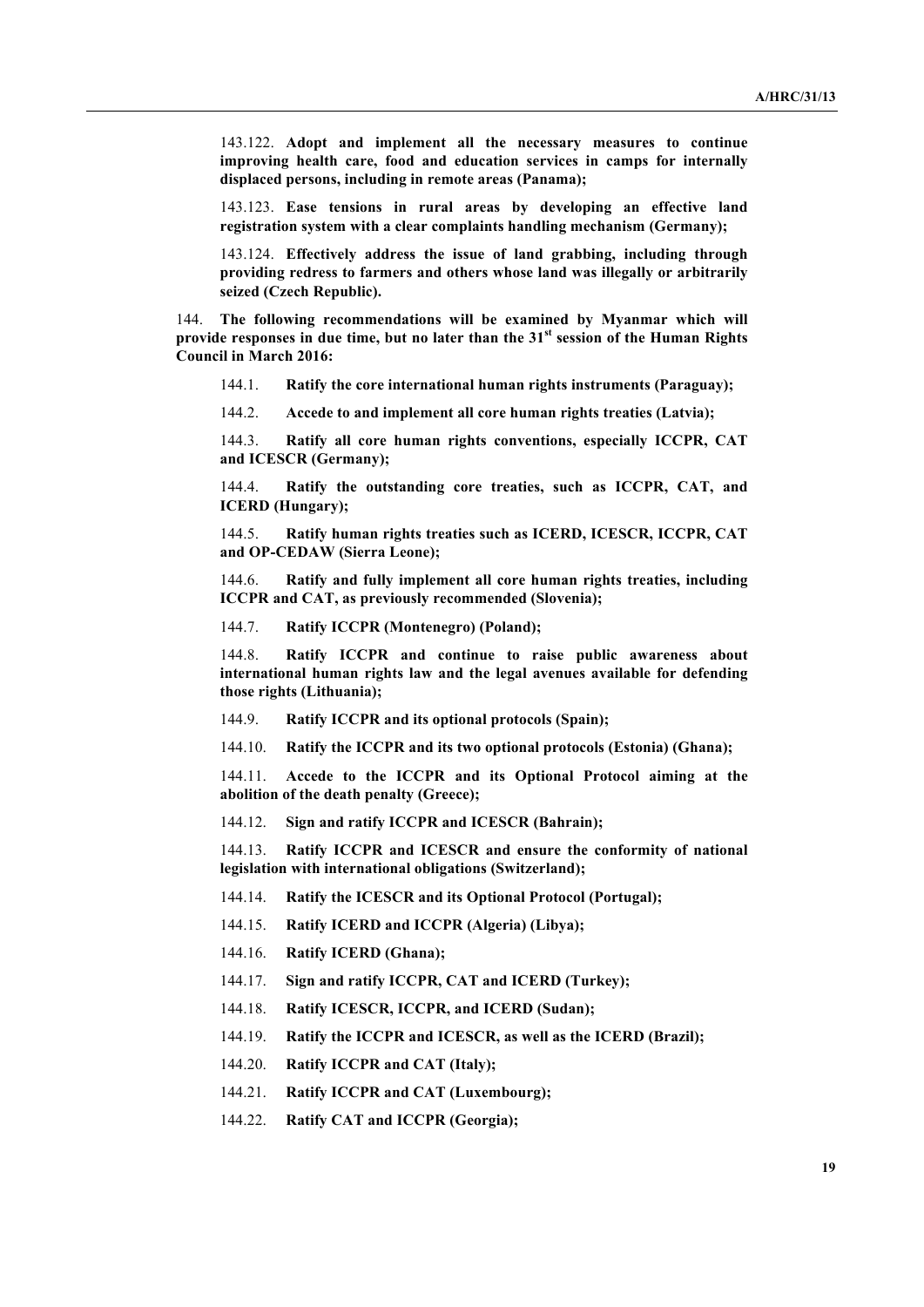144.23. **Ratify CAT (Denmark) (Guatemala);**

144.24. **Ratify CAT, as previously recommended (Portugal);**

144.25. **Ratify CAT and OP-CAT (Lithuania);**

144.26. **Ratify CAT, and subsequently ensure the adoption of provisions that expressly prohibit torture in police settings (Chile);**

144.27. **Ratify CAT and ICPPED (Mexico);**

144.28. **Take further steps towards the promotion of the human rights situation in Myanmar, especially for ethnic, religious and linguistic minorities and vulnerable groups (Bahrain);**

144.29. **Include specific references to human rights law in the agreement of ceasefire throughout the country and establish a comprehensive system to monitor its implementation (Guatemala);**

144.30. **Support the active and meaningful participation of women, "ethnic groups", internally displaced persons and refugees in the implementation of the Nationwide Ceasefire Agreement, including the national dialogue (Finland);**

144.31. **Ensure that human rights agencies, including the Myanmar National Human Rights Commission and the Myanmar Press Council, are able to function as effective and independent agencies (Thailand);**

144.32. **That the new administration that will emerge from the elections of November 8 develop a road map for the implementation of the recommendations issued by the Human Rights Council, the General Assembly, and United Nations Special Rapporteurs and Envoys (Costa Rica);**

144.33. **Issue a standing invitation to the Special Procedures (Guatemala);**

144.34. **Issue a standing invitation to all thematic special procedures (Montenegro);**

144.35. **Extend a standing invitation to mandate holders (Senegal);**

144.36. **Extend an open invitation to the Special Procedures and respond favourably to pending requests (Uruguay);**

144.37. **Extend an open and permanent invitation to the United Nations human rights special procedures mandate-holders (Cyprus);**

144.38. **Extend a standing invitation to special procedures, respond positively to their requests to visit the country and cooperate fully, promptly and substantively with all mandate holders (Latvia);**

144.39. **Allow the OHCHR to open a country office with a full mandate (United States of America);**

144.40. **Expedite the establishment of an OHCHR office with a full mandate (Turkey);**

144.41. **Take further steps towards the establishment of the OHCHR country office in Myanmar (Croatia);**

144.42. **Establish a timeline for an early opening of the OHCHR country office with a full mandate (Czech Republic);**

144.43. **Approve the opening of an OHCHR country office to provide for enhance protection of and cooperation on human rights (Hungary);**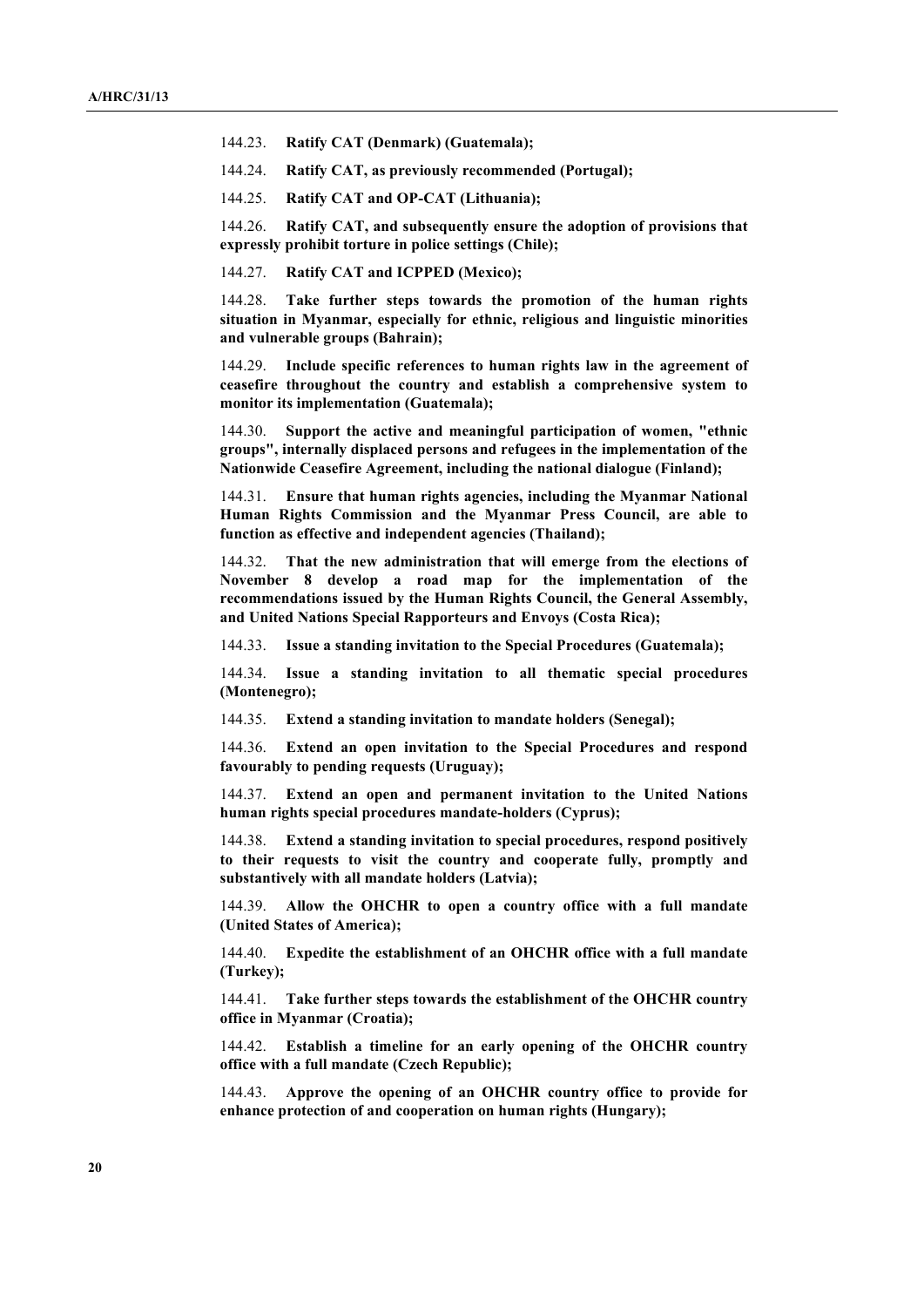144.44. **Facilitate the establishment of an OHCHR office in the State, which would be able to operate throughout the country with a full promotion and protection mandate (Ukraine);**

144.45. **Facilitate the establishment of an OHCHR country office in Myanmar, able to operate throughout the country with a full promotion and protection mandate and establish a timeframe in that respect (Belgium);**

144.46. **Review the provisions in its penal code which contain punitive measures against women who have undergone illegal abortions (Norway);**

144.47. **Take the necessary steps to eliminate discrimination faced by ethnic minorities and ensure that they enjoy their right to culture and their religious freedom is protected (Mexico);**

144.48. **Take necessary measures in law and in practice to put an end to all forms of discrimination against minorities, especially ethnic and religious minorities (France);**

144.49. **Enact law that will address the spread of discrimination, incitement of hatred against Muslims and members of national, ethnic, religious and linguistic minorities in Myanmar (Nigeria);**

144.50. **Take appropriate measures to combat nationalist extremism as effectively as possible (Djibouti);**

144.51. **Take necessary measures to fight against any form of intolerance and hate speech targeting persons belonging to minorities (Algeria);**

144.52. **Strengthen efforts regarding the effective measures on the registration of all children born in Myanmar without any discrimination (Albania);**

144.53. **Take measures for the effective registration of all children born in the country without discrimination and remove all references to ethnic origin in identity documents (Paraguay);**

144.54. **Ensure effective registration of all children born in the country, regardless of their ethnic origin and without any discrimination, in accordance with Article 7 of the Convention on the Rights of the Child (Canada);**

144.55. **Develop a simplified, effective birth registration system through which all can access a birth certificate, including a complaints handling mechanism (Namibia);**

144.56. **Abolish the death penalty (Holy See) (Poland) (Slovenia) (Spain);**

144.57. **Abolish the death penalty in all cases and circumstances (Portugal);**

144.58. **Place a moratorium on the death penalty with a view to its abolition (Sierra Leone);**

144.59. **Institute a de jure moratorium on the death penalty, with a view to its future abolition (Switzerland);**

144.60. **Institute a de jure moratorium on the death penalty, with a view to its definitive abolition (Luxembourg);**

144.61. **Establish an official moratorium on the death penalty with a view to its abolition for all crimes (France);**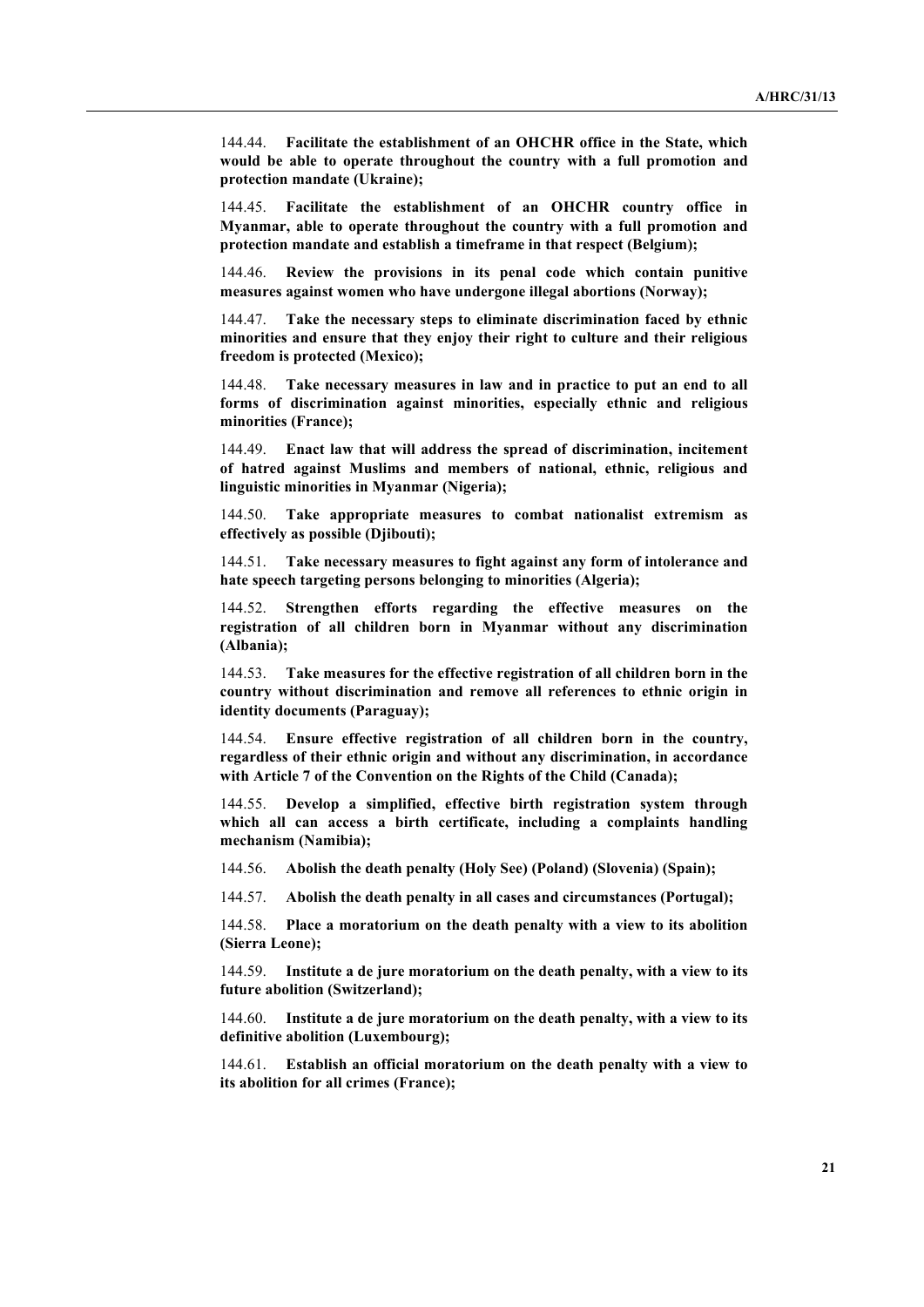144.62. **Establish a formal moratorium on the death penalty with a view to ratifying ICCPR-OP2 (Australia);**

144.63. **Translate the de-facto moratorium on the death penalty into binding law, with a view to completely abolish the death penalty altogether (Croatia);**

144.64. **Change a de facto moratorium, which is in place in Myanmar since 1988, to a de jure moratorium on the use of the death penalty as a first step to its abolishing (Lithuania);**

144.65. **Release all political prisoners (Germany);**

144.66. **Release all remaining political prisoners (Greece);**

144.67. **Free political prisoners and prisoners of conscience who may still remain after previous release exercises (Spain);**

144.68. **Release all those imprisoned for the exercise of their rights or for espousing dissenting views (Czech Republic);**

144.69. **Release all political prisoners unconditionally, and remove conditions on those already released (United States of America);**

144.70. **Free all remaining prisoners of conscience and put an end to practices that fuel arbitrary arrests (Croatia);**

144.71. **Release immediately and unconditionally all human rights defenders, student activists and political prisoners, and end ongoing trials of political detainees (Norway);**

144.72. **Implement the National Action Plan for the Advancement of Women by: amending legislation to include sexual violence in conflict within the Preventing Sexual Violence Law, removing military impunity for human rights violations – including sexual violence, and appointing a Gender Advisor within the President's Office (United Kingdom of Great Britain and Northern Ireland);**

144.73. **Guarantee in law and in practice that lawyers and judges can perform their professional functions without improper interference and legally form and join self-governing professional associations (Austria);**

144.74. **Define professional legal standards and disciplinary procedures in conformity with the UN Basic Principles on the Role of Lawyers (Hungary);**

144.75. **Amend the Bar Council Act in order to allow for the Bar Council to become a truly independent and self-governing association (Hungary);**

144.76. **Amend the Bar Council Act to ensure the Bar Council's independence, and commit to improving legal education and continuing legal professional development, including with regard to international human rights law and the UN human rights mechanisms (Canada);**

144.77. **Raise the age of criminal responsibility to international standards (Lithuania);**

144.78. **Review the laws and measures about marriage, especially of people belonging to minorities (Holy See);**

144.79. **Lift restrictions to freedom of movement and local orders (Djibouti);**

144.80. **Review the News Media Law and the Printing and Publication Enterprise Law of 2014, in consultation with media representatives, in order to**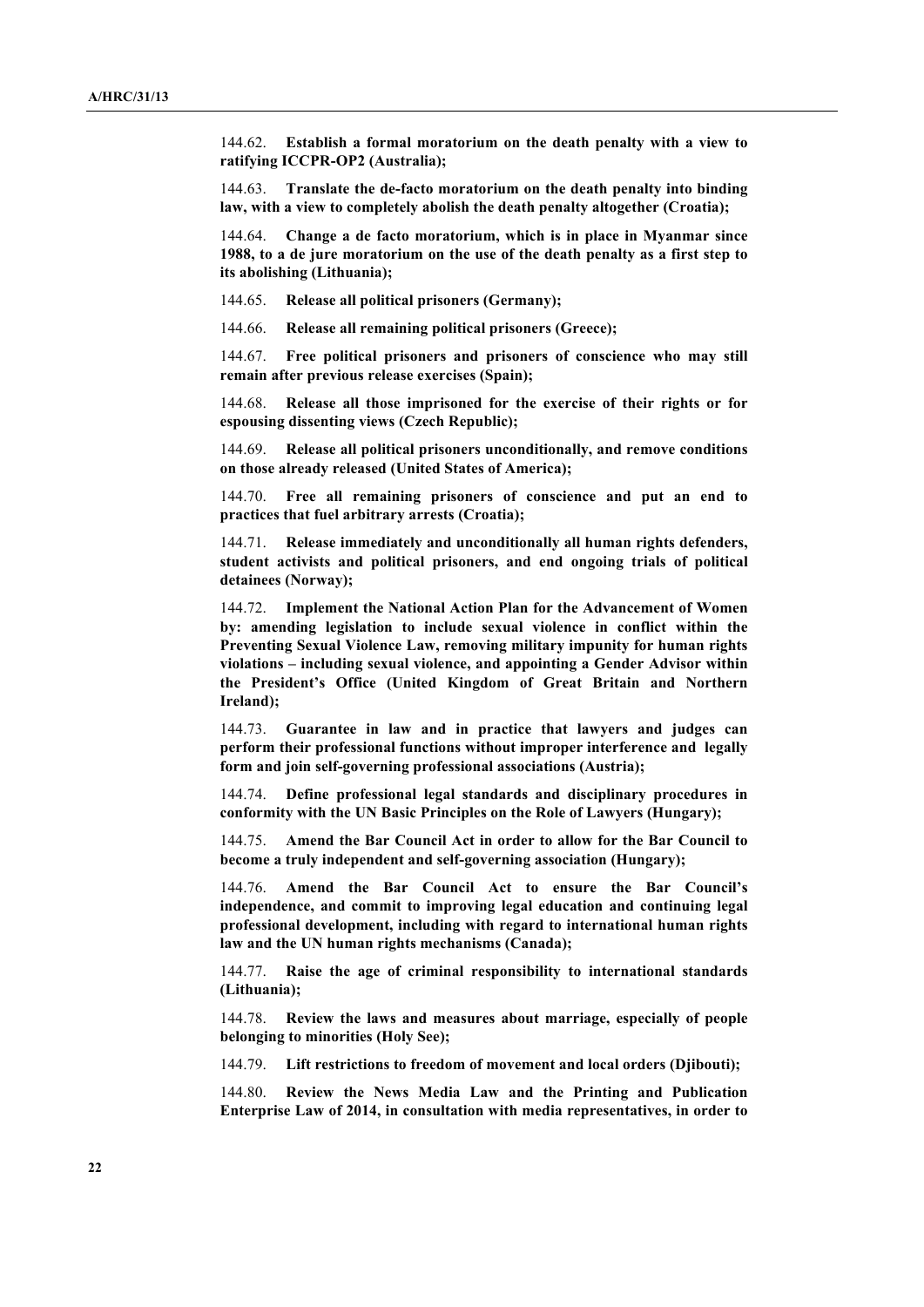**bring it in conformity with international standards regarding freedom of expression (Belgium);**

144.81. **Consider reviewing the News Media Law as well as the Printing and Publication Enterprise Law of 2014 in conformity with international human rights standards in order to enhance freedom of speech in the country (Ghana);**

144.82. **Ensure the protection of human rights defenders (Chile);**

144.83. **Create and maintain a safe and enabling environment for civil society, human rights defenders and journalists (Norway);**

144.84. **Take concrete steps to promote and protect the right of peaceful assembly, in line with international human rights law and standards (Brazil);**

144.85. **Make further efforts to reinforce and protect the rights of the Muslim minorities in Myanmar (Oman);**

144.86. **Take measures to improve the condition of religious/ethnic minorities respecting their human rights and ensuring they are not denied the right of citizenship or subject to discrimination, in a manner consistent with international standards (Portugal);**

144.87. **Finalise the citizenship verification process of persons lacking identity documents or holding a "turquoise" card and the establishment of a transparent process to legalise the residence status of those who do not meet Myanmar's citizenship criteria (Switzerland);**

144.88. **Amend laws that permit the compulsory acquisition of land by private businesses so that the expropriation is only permitted in the cases of necessary, proportionate and narrowly construed public interest, with strong procedural safeguards (Netherlands).**

145. **The recommendations below did not enjoy the support of Myanmar and would thus be noted:**

145.1. **Ratify CAT, CRPD, ICERD, as well as the Rome Statute of the ICC (Austria);**

145.2. **Ratify the Rome Statute of the ICC (Botswana) (Djibouti) (Ghana) (Latvia);**

145.3. **Adhere to the Rome Statute of the ICC and fully harmonize its national legislation with it (Guatemala);**

145.4. **Accede to and fully align national legislation with the Rome Statute of the International Criminal Court (Cyprus);**

145.5. **Accede to the Rome Statute of the ICC and the Agreement on Privileges and Immunities of the Court (Estonia);**

145.6. **Continue acceding to international human rights treaties, strengthen the process of reforms, and pay more attention on the problems related to indigenous people in Rakhine state (Kyrgyzstan);**

145.7. **Amend the Constitution to provide guarantee for freedom of religion in Myanmar, in line with Article 18 of the Universal Declaration of Human Rights (Bahrain);**

145.8. **Ensure human rights protection to all people in Myanmar including the Rohingya (Guatemala);**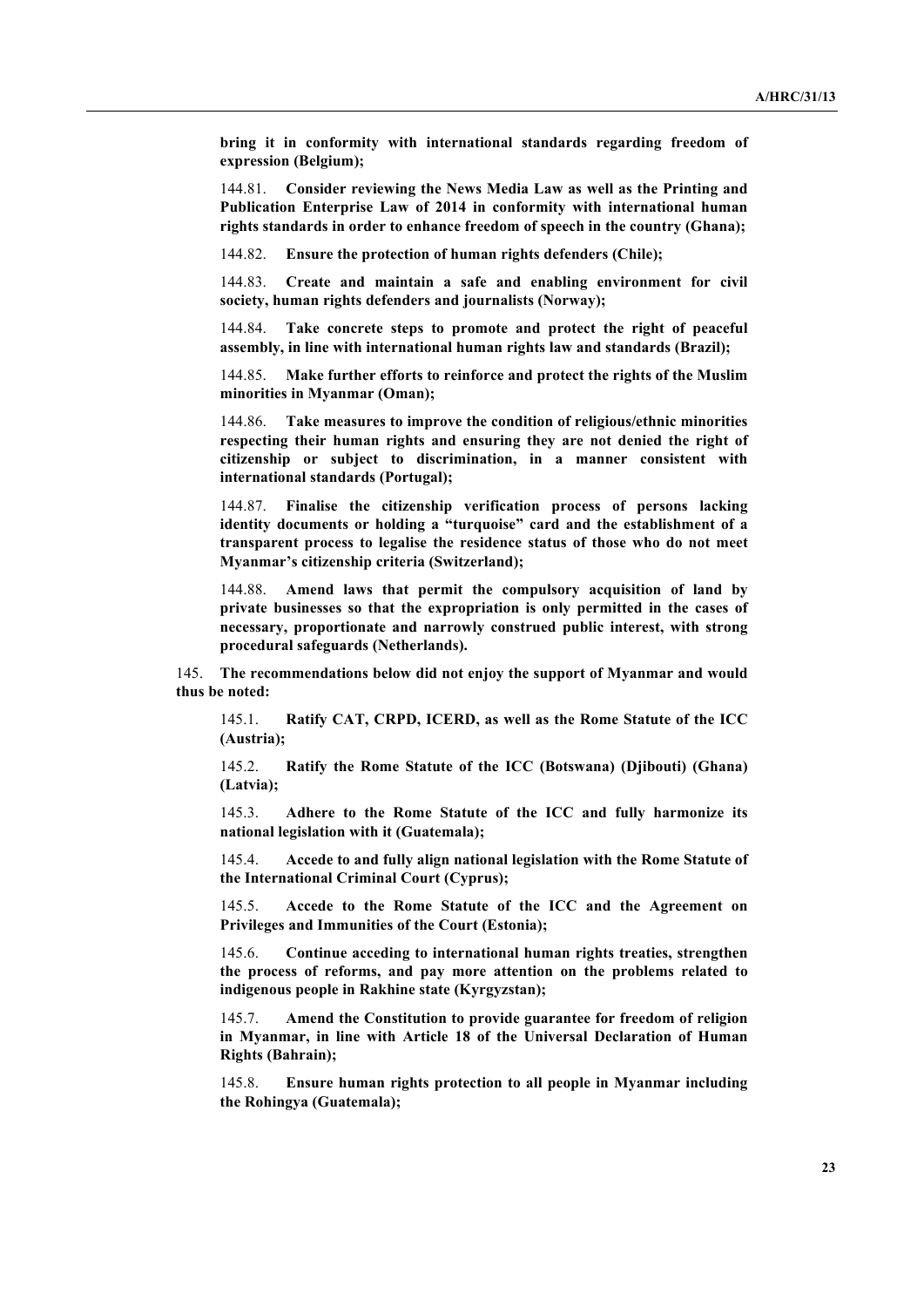145.9. **Grant the Special Rapporteur on the situation of human rights in Myanmar unimpeded access to Rakhine state, including the internment camps, as well as any other requested meetings countrywide on her next visit (Ireland);**

145.10. **Take immediate steps to end violence and discrimination against national or ethnic, linguistic and religious minorities (Austria);**

145.11. **Abolish all forms of institutional discrimination against Islamic religious minorities (Saudi Arabia);**

145.12. **Prohibit and prosecute hate speech and discriminatory practices that incite violence towards minorities, and especially clearly endorse nondiscrimination and the right of all individuals in Rakhine State to equal protection under the law (Norway);**

145.13. **Remove discriminatory provisions of the "Protection of Race and Religion Law" (Turkey);**

145.14. **Further review and abolish those laws, which are discriminatory against women and religious minorities according to international standards (Lithuania);**

145.15. **Repeal immediately the four recently adopted laws on the "protection of race and religion" regarding interfaith marriage, religious conversion, monogamy, and population control (Denmark);**

145.16. **Repeal the Special Law on the Marriage of Buddhist Women and the Law on Religious Conversion and review and amend the Law on Birth Control and the Law on Monogamy to conform them to international human rights norms and standards (Uruguay);**

145.17. **Review the recently adopted "protection of race and religion" laws to ensure that they are in line with Myanmar's human rights treaty obligations and that they adequately protect the rights of persons belonging to minority groups (Italy);**

145.18. **Repeal or revise discriminatory provisions in the legislation, including the four recently adopted laws on the protection of race and religion, and in this regard, adopt an action plan to promote, through concrete activities, tolerance and peaceful inter-faith and inter-ethnic co-existence in Myanmar (Czech Republic);**

145.19. **Repeal or amend the package of four laws on race and religion – the Religious Conversion bill, the Buddhist Women's Special Marriage bill, the Monogamy bill and the Population Control and Healthcare bill – to ensure respect for the human rights of women and ethnic and religious minority communities, and consistency with international human rights obligations and standards (Canada);**

145.20. **Eliminate discrimination of an violence against religious minorities including by bringing national legislation such as the "Laws on Protection of Race and Religion" and the 1982 citizenship act in accordance with international human rights obligations, and establish an effective birth registration system guaranteeing universal access to education and other government services (Germany);**

145.21. **Repeal or revise the "Protection of Race and Religion" laws and Section 377 of the 1861 Penal Code to ensure the rights of women, religious minorities and the LGBTI community are protected (Australia);**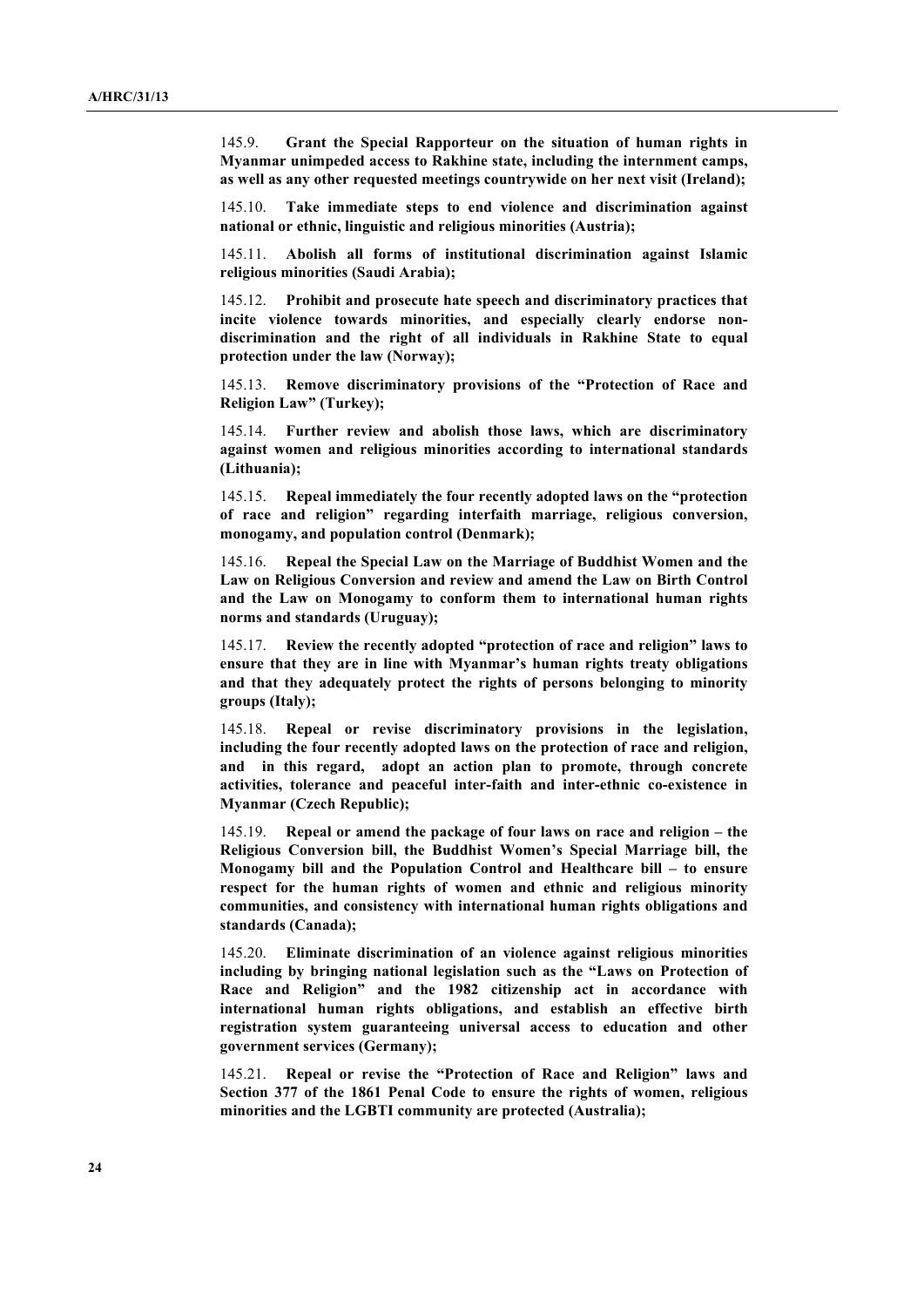145.22. **Disclose the findings of the Commission of Inquiry established to investigate cases of excessive use of force by police (Italy);** 

145.23. **Investigate and punish the cases of intimidation, harassment, persecution, torture and enforced disappearances, especially against political dissidents, journalists, ethnic and religious minorities and human rights defenders (Uruguay);**

145.24. **Undertake the appropriate measures to prevent and combat domestic violence and sexual violence committed by military personnel and police officers against young girls and adolescents (Albania);**

145.25. **Continue to prioritize its work with the ILO on a Joint Action Plan on Child Soldiers to progress the implementation of Resolution 1612 (New Zealand);**

145.26. **Step up efforts and cooperate with relevant countries and international partners, address the situation in Rakhine State at its root causes, and combat people smuggling and human trafficking (Thailand);**

145.27. **Take all necessary measures to prevent exploitation, including human trafficking that Rohingya Muslims are suffering from, and address the root causes that force them to be vulnerable to those practices (Saudi Arabia);**

145.28. **End impunity of members of the army and government officials, who commit human rights violations, and bring them to justice (Saudi Arabia);**

145.29. **Amend article 377 of the Penal Code to ensure that only nonconsensual sexual relations between persons of the same sex are punishable (Spain);**

145.30. **Prevent discriminatory local orders and practice of restricting marriages for Rohingya people and pregnancy for Muslim women aimed at reducing the number of their children (Slovenia);**

145.31. **Amend the News Media Law and the 2014 Printing and Publications Law in compliance with international human rights standards (Austria);**

145.32. **Amend the News Media Law and the 2014 Printing and Publishing law in line with international human rights standards protecting the freedom of expression and ensure that any new laws regulating the internet or access to information comply with such standards (Latvia);**

145.33. **Delete or amend all legal provisions on peaceful assemblies, which restrict the exercise of the rights to freedom of expression and assembly (France);**

145.34. **Review and amend the Peaceful Assembly and Peaceful Procession Act to bring it in line with international standards on freedom of expression and assembly (Sweden);**

145.35. **Align domestic legislation on freedom of expression and association, especially the Peaceful Assembly and Peaceful Procession Act, with international norms (Luxembourg);**

145.36. **Remove the broad range of restrictions on the rights to peaceful assembly and freedom of expression in the Law on the Right to Peaceful Assembly and Peaceful Procession, replace the system of prior authorization for peaceful assemblies with a system of voluntary notification and remove**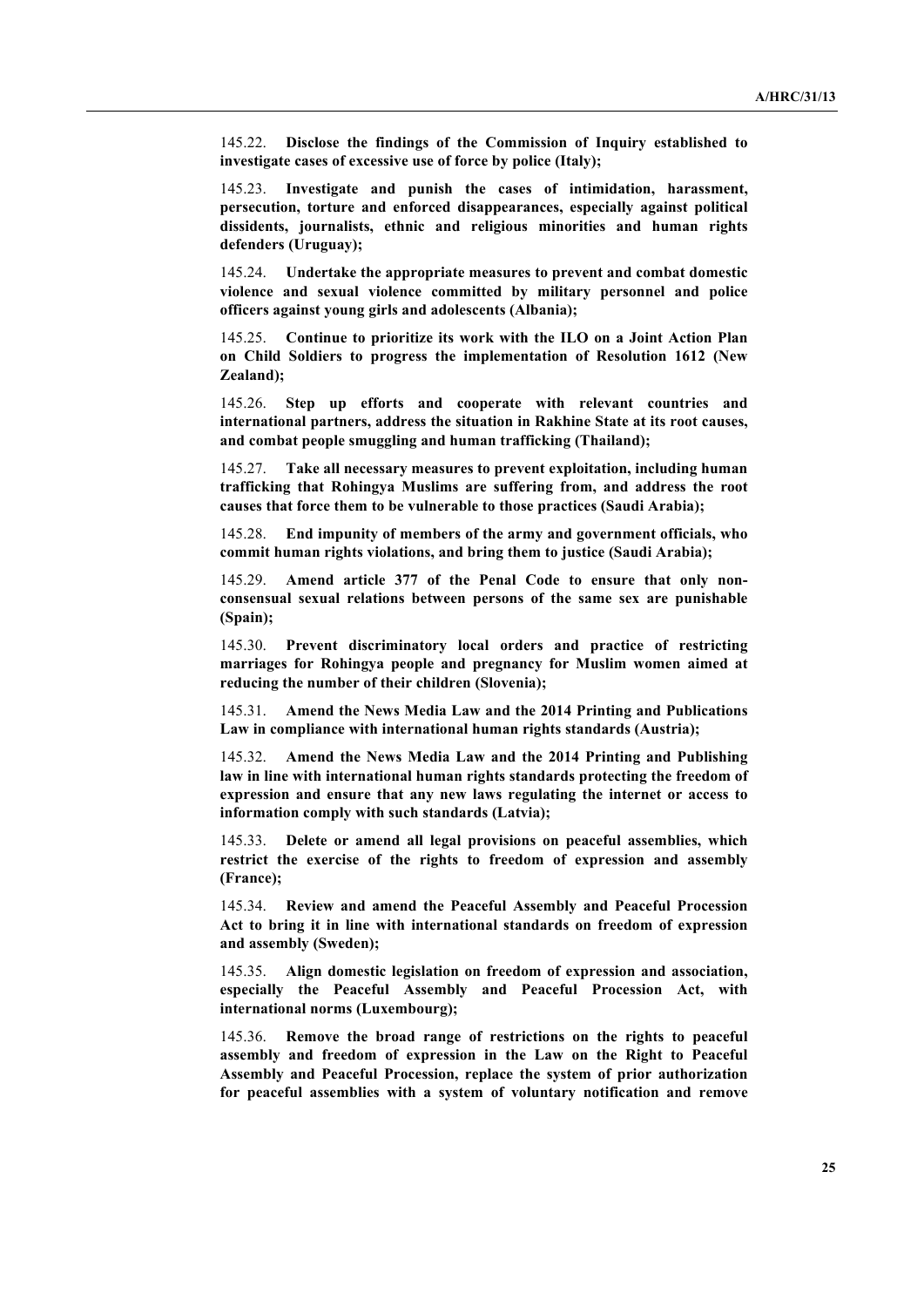**criminal sanctions for acts protected under international standards on freedom of expression and peaceful assembly (Estonia);**

145.37. **Ensure universal suffrage for all adults of voting age, regardless of ethnicity (New Zealand);**

145.38. **Continue with democratization and reform processes by, inter alia, ensuring and equal playing field for all political parties at all stages of the electoral process and by building a fully civilian parliamentary representation chosen in democratic elections (Czech Republic);**

145.39. **Guarantee the right of Rohingyas to participate and vote in the coming national elections (Sudan);**

145.40. **Guarantee to Rohingya and other ethnic minorities the full enjoyment of their civil and political rights, in particular the right to vote in the forthcoming elections (Luxembourg);**

145.41. **Protect and promote rights of all minorities including Rohingya Muslims (Pakistan);**

145.42. **Promote and protect the basic rights of ethnic and religious minorities in law and practice, especially Rohingyas (Sudan);**

145.43. **Take urgent measures to prevent and fight against the social exclusion targeting the Rohingya Muslim minority (Senegal);**

145.44. **Respect the human rights of the Rohingya Muslims and other minorities in Myanmar in accordance with Human Rights Council Resolution 22/95 of April 2015 (Costa Rica);**

145.45. **Intensify its efforts to end discrimination and acts of violence suffered by members of ethnic and religious minorities, particularly the Rohingya (Argentina);**

145.46. **Safeguard enjoyment of human rights for all minorities, particularly Rohingyas, bring to an end discriminatory practices faced by the community, and prosecute perpetrators of violations (Libya);**

145.47. **Put an end to the discrimination against the Muslims of Rohingya (Oman);**

145.48. **Take concrete measures to address the issue of violence against the Rohingya, including addressing the accountability of perpetrators as well as individuals who feed polarization through hate speech (Belgium);**

145.49. **Undertake concrete and positive steps to put an end to all acts of discrimination, violence and other human rights violations against the Rohingyas, other Muslim minorities as well as all minorities in general (Malaysia);**

145.50. **Fight stigmatisation, terrorisation and harassment of minorities, especially Rohingya Muslims and ensure these crimes do not remain unpunished (Djibouti);**

145.51. **Ensure the protection of human rights of all Rohingya Muslims, address discrimination against them including by combating incitement to hatred and publicly condemning such acts as well as taking all the necessary measures to ensure accountability for violations of human rights against Rohingya Muslims in Myanmar (Egypt);**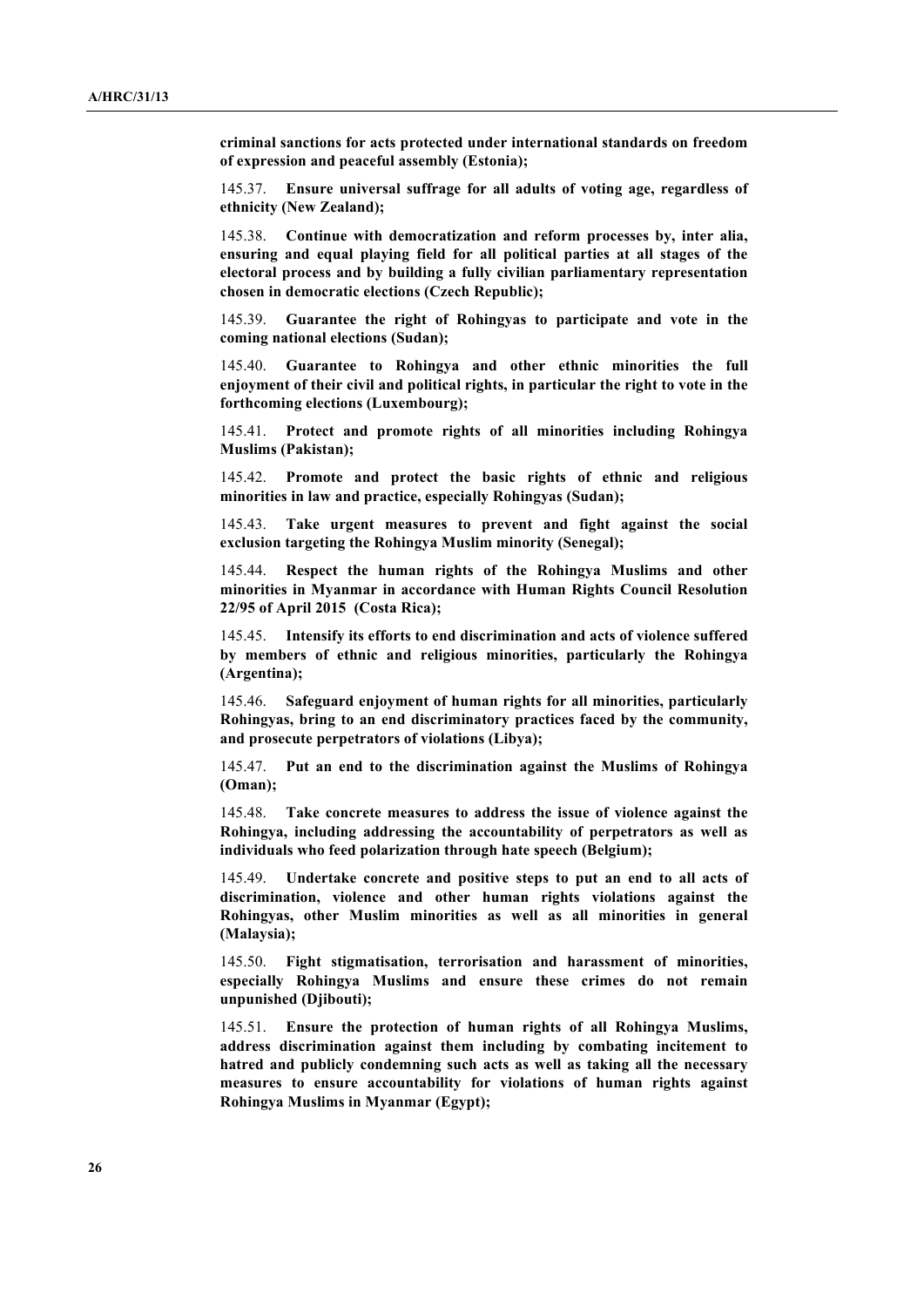145.52. **Guarantee non-discriminatory access by Rohingya and other Muslim minorities to social services and education in Rakhine State (Luxembourg);**

145.53. **Remove all policies targeting Rohingyas in Rakhine State, especially those that violate fundamental human rights, particularly those restricting freedom of travel, marriage, education, freedom of worship, two child policy applied only to them, denial of basic healthcare, and illegal construction of Buddhist settlements on their land, arbitrary taxes and exploitation (Saudi Arabia);**

145.54. **Remove provisions in the 1982 Citizenship Law that grant citizenship on the basis of ethnicity or race and amend the Law to avoid statelessness (Turkey);**

145.55. **Amend the 1982 Citizenship Law to give the Rohingya and all other religious minorities and ethnic groups access to full citizenship rights (Iceland);**

145.56. **Amend the Nationality Law of 1982 to include all religious and racial minorities, including Rohingyas, and to guarantee their full and equal citizenship, and return the previous nationality documents to them (Saudi Arabia);**

145.57. **Take steps to protect the rights and regularize the citizenship status of all individuals, including those who formerly held temporary identification cards (Canada);**

145.58. **Repeal all discriminatory legal provisions such as granting citizenship on the basis of ethnicity or race and providing for different citizenship categories (Slovenia);**

145.59. **Repeal the provisions establishing different categories of citizenship and remove any indication of ethnicity in identity documents (Mexico);**

145.60. **Expedite the process of granting citizenship to those minorities, including the Rohingyas, who consider Myanmar as home (Malaysia);**

145.61. **Grant the right to full citizenship to Muslim Rohingya in Rakhine State and allow them to decide their ethnic belonging (Saudi Arabia);**

145.62. **Address the root causes of the situation in Rakhine State, including articulating a clear pathway to citizenship for those who identify as Rohingya (Australia);**

145.63. **Restore full citizenship of the Rohingya living in Myanmar, ensure and protect their basic human rights, and engage constructively in the region on this issue (Netherlands);**

145.64. **Urgently address the needs of the Rohingya community by: guaranteeing security, ensuring full humanitarian access across Rakhine, removing restrictions on freedom of movement, and establishing a pathway to citizenship (United Kingdom of Great Britain and Northern Ireland);**

145.65. **Implement concrete measures to combat religious and ethnic intolerance, restore full citizenship rights of the Rohingya and eliminate requirements for citizenship that discriminate on the basis of race, religion, ethnicity or any other status. Resume recognition of the Rohingya as an ethnic group legitimately residing in Myanmar (Sweden);**

145.66. **End discrimination against members of the Rohingya population and members of other minority groups, including by providing a pathway to or**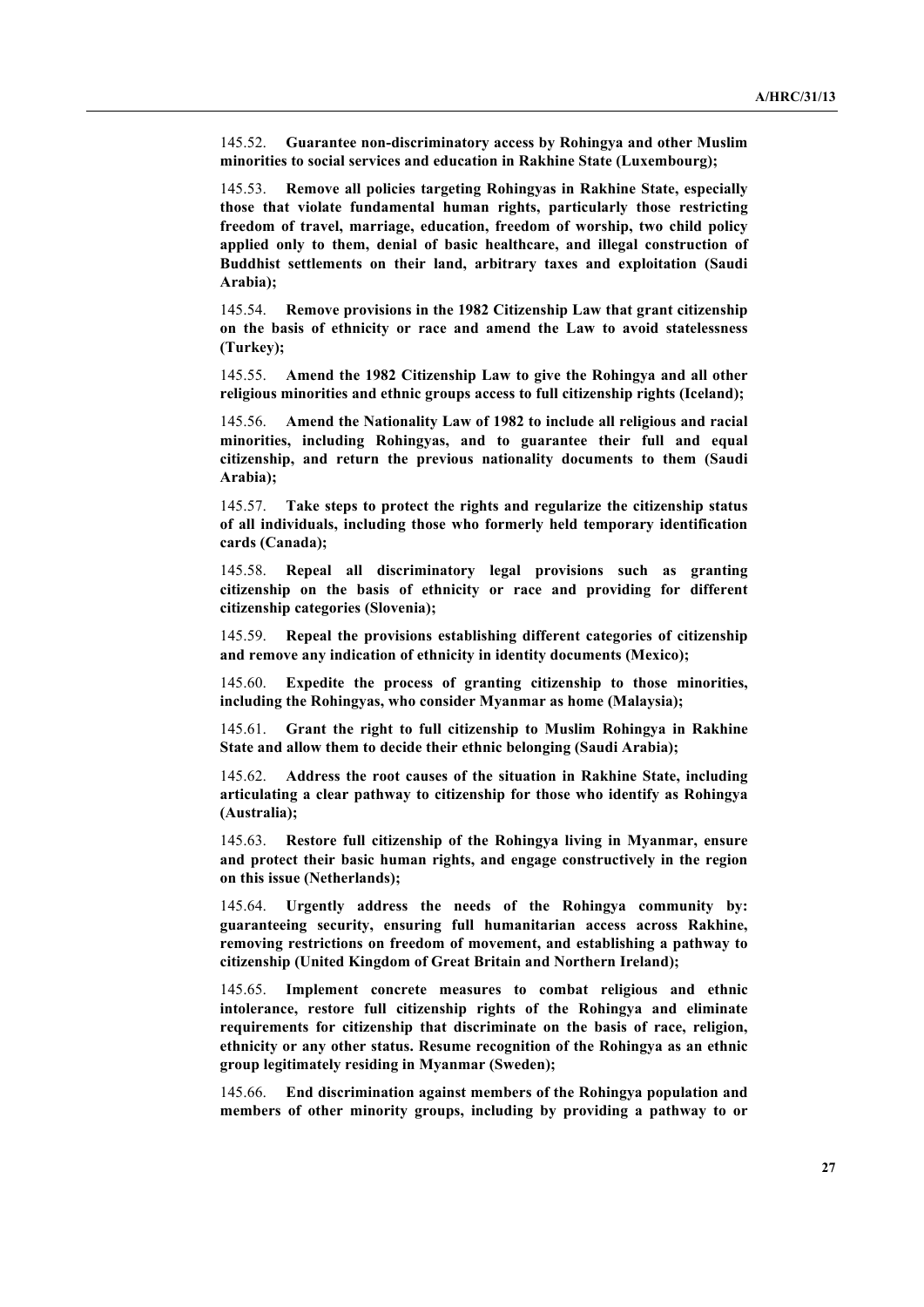**restoring citizenship for stateless persons without requiring them to accept ethnic designations they do not agree with, removing restrictions on freedom of movement, and revising discriminatory legislation, including the 1982 Citizenship Act and the four "race and religion" laws (United States of America);**

145.67. **Ensure that national legislation is in accordance with the UN Declaration on the Rights of Indigenous Peoples (Denmark);**

145.68. **Cooperate with the United Nations with a view to ensuring the return of all refuges and internally displaced persons to their regions (Kuwait);**

145.69. **Cooperate with the international community to guarantee the return of all Muslim refugees and displaced persons, and guarantee the cooperation with all sides, and allow them full access to humanitarian assistance (Saudi Arabia).**

146. **All conclusions and/or recommendations contained in the present report reflect the position of the submitting State(s) and/or the State under review. They should not be construed as endorsed by the Working Group as a whole.**